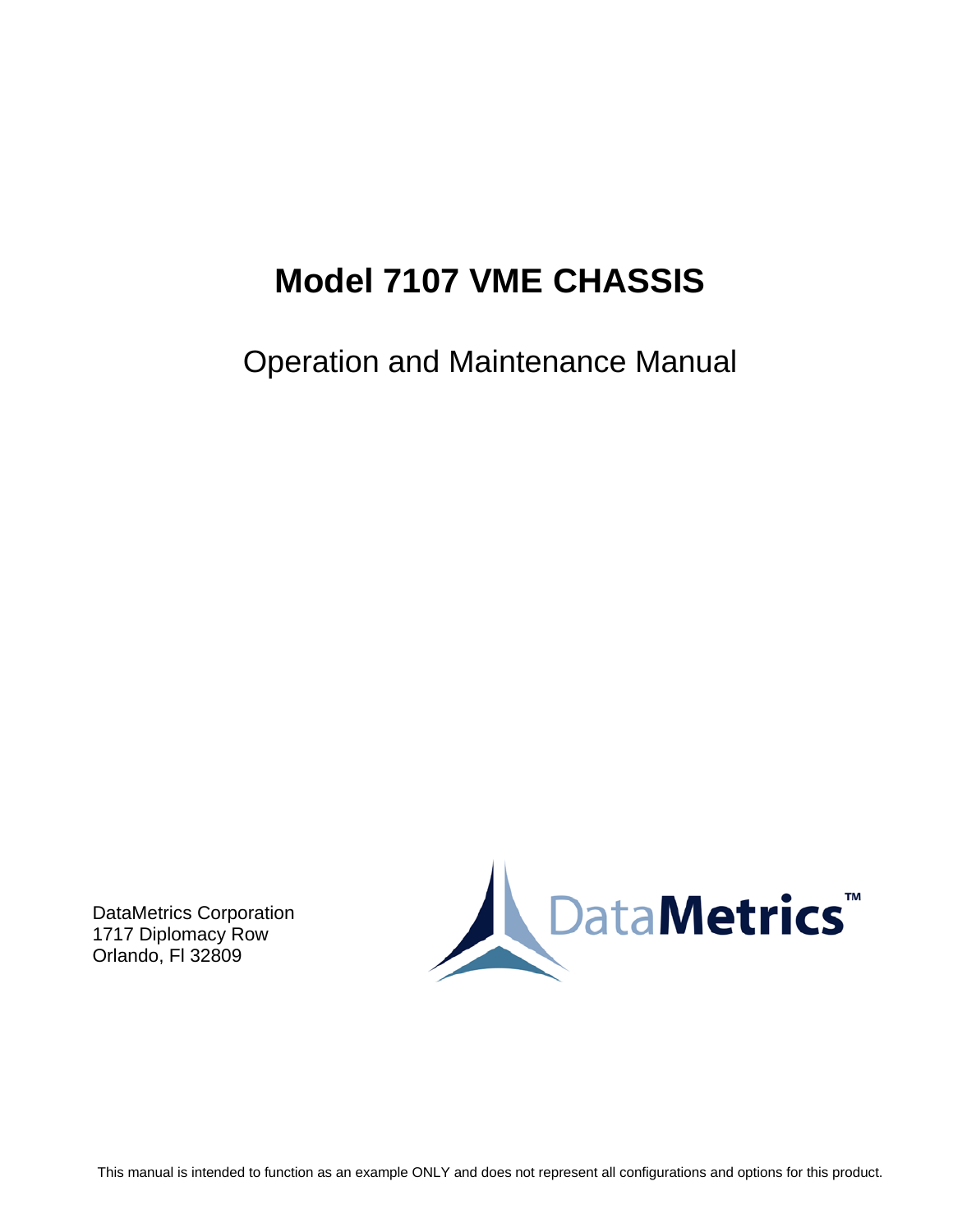

#### **DATA RIGHTS PROVISIONS**

THE INFORMATION CONTAINED IN THIS MANUAL IS SUPPLIED WITH LIMITED RIGHTS ONLY. Data shall not, without the written permission of the Contractor, be either (A) used, released, or disclosed in whole or in part outside the Government, (B) used in whole or in part by the Government for manufacture or, in the case of computer software documentation, for preparing the same or similar computer software, or (C) used by a party other than the Government, except for: (1) emergency repair or overhaul work only, by or for the Government, where the item or process concerned is not otherwise reasonably available to enable timely performance of the work, provided that the release or disclosure hereof outside the Government shall be made subject to a prohibition against further use, release or disclosure; or (2) release to a foreign government, as the interest of the United States may require, only for information or evaluation within such government or the conditions of (1) above. This STATEMENT shall be included on any reproduction hereof.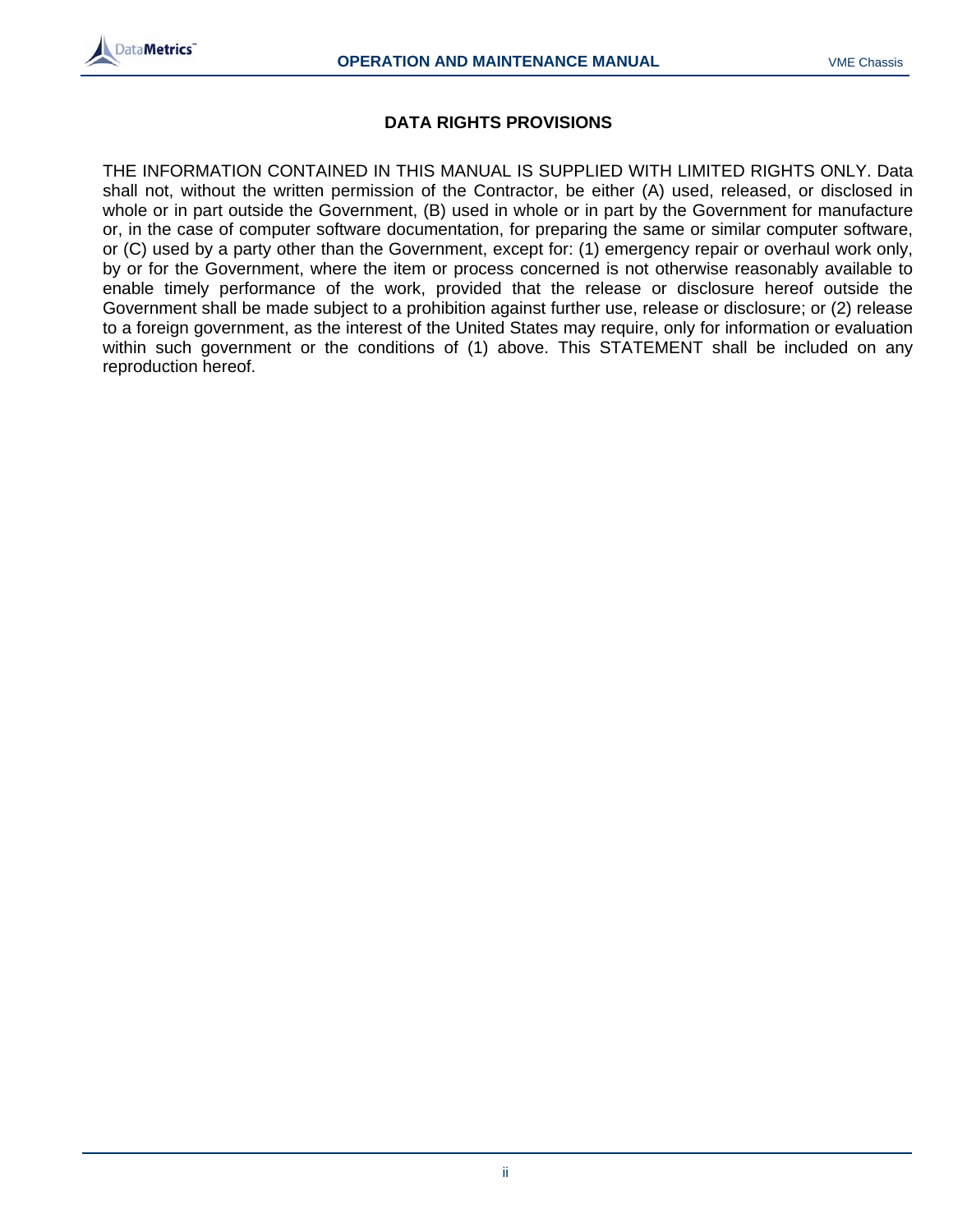

# **TABLE OF CONTENTS**

**Table of Contents (CONTINUED)**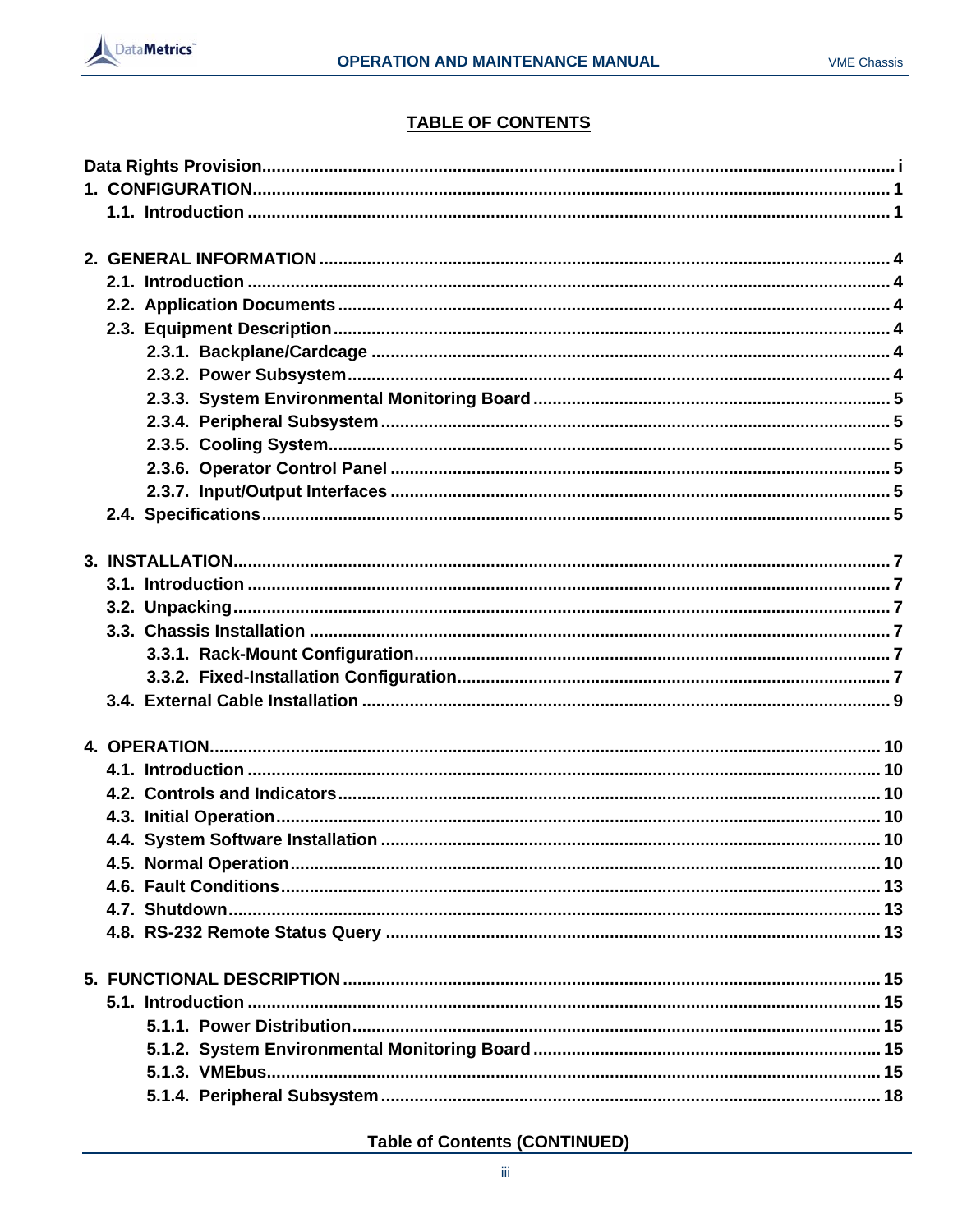

| 6.6.2.1. Removable Peripherals (Kingston      |  |
|-----------------------------------------------|--|
|                                               |  |
|                                               |  |
|                                               |  |
| 6.6.5. System Environmental Monitoring Board/ |  |
|                                               |  |
|                                               |  |
|                                               |  |
|                                               |  |
|                                               |  |
|                                               |  |
|                                               |  |
|                                               |  |

# **FIGURES**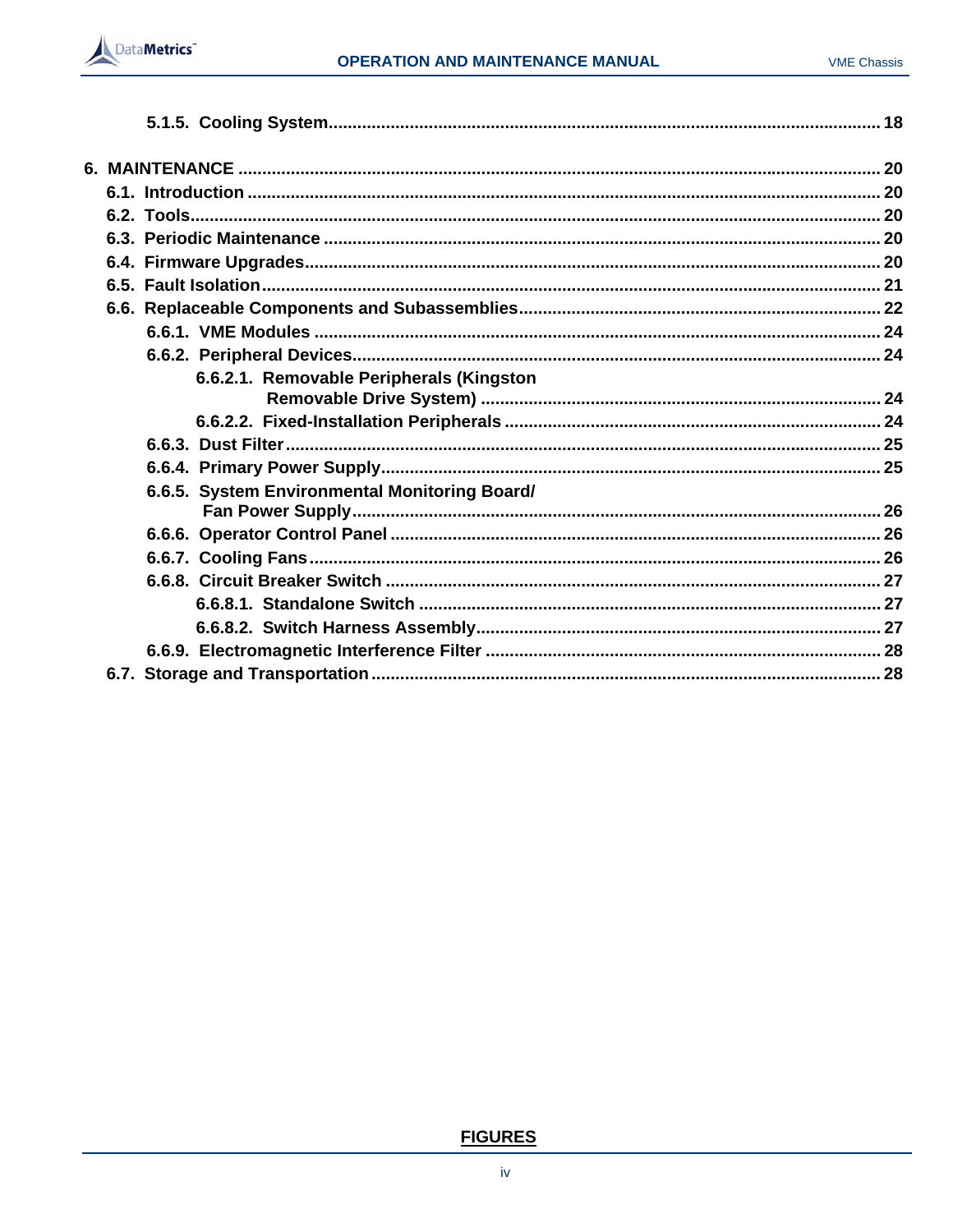

| Figure 6-1. System Environmental Monitoring Board |  |
|---------------------------------------------------|--|
|                                                   |  |

# **TABLES**

| Table 5-1. System Environmental Monitoring Board Warning |  |
|----------------------------------------------------------|--|
|                                                          |  |
|                                                          |  |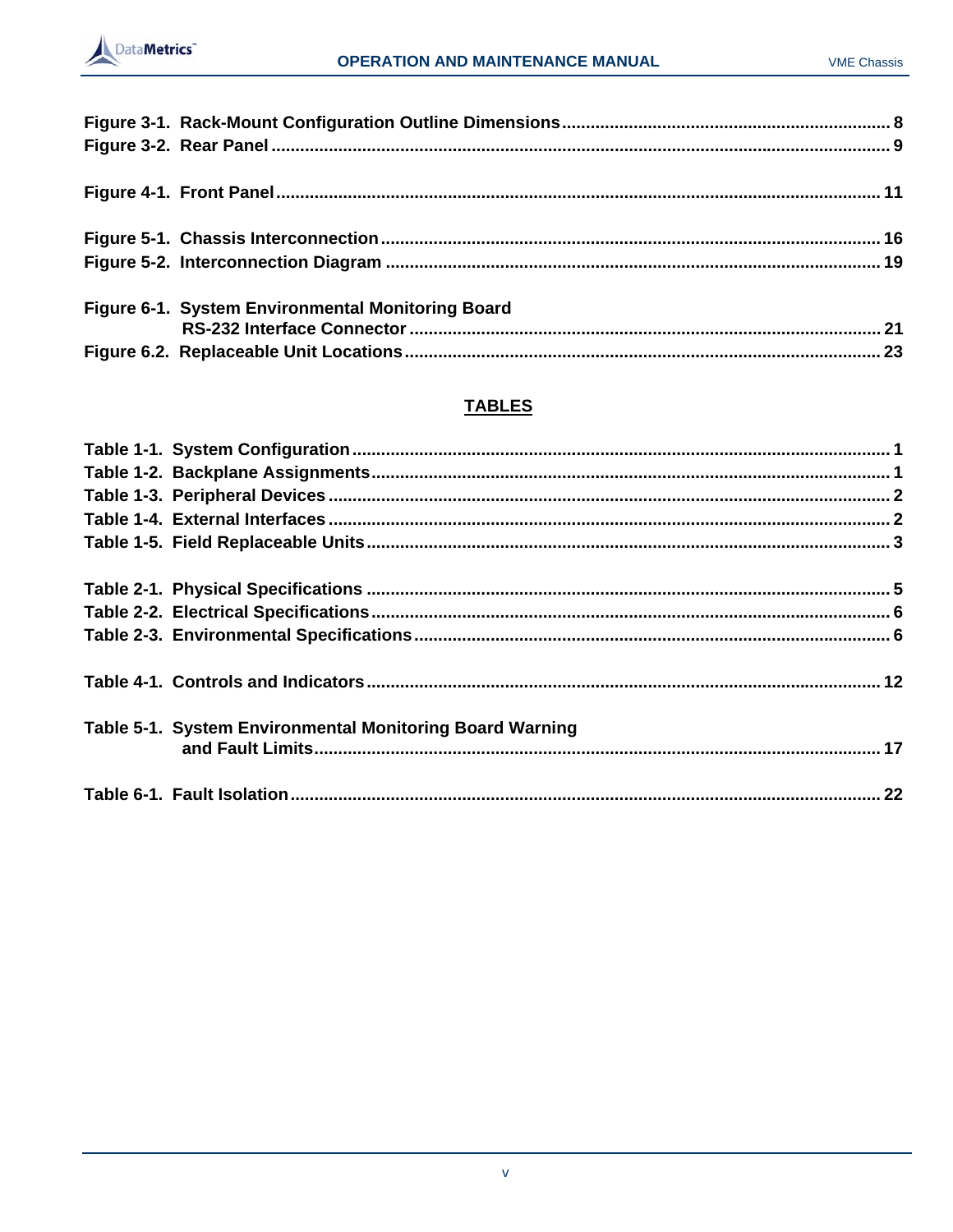

# **1. CONFIGURATION**

# **1.1. Introduction**

This chapter defines the configuration for a specific ruggedized Versa Module Eurocard (VME) chassis. Information is provided concerning the following equipment elements:

- Table 1-1: System Configuration
- Table 1-2: Backplane Assignments
- Table 1-3: Peripheral Devices
- Table 1-4: External Interfaces
- Table 1-5: Field Replaceable Units

| <b>Slot</b>    | <b>Device</b>                    | <b>Slot</b>     | <b>Device</b>                                    |
|----------------|----------------------------------|-----------------|--------------------------------------------------|
| 1              | THEMIS VME BD                    | 10              | THEMIS VME BD                                    |
| $\overline{2}$ | <b>THEMIS VME</b><br>DAUGHTER BD | 11              | <b>THEMIS VME</b><br>DAUGHTER BD                 |
| 3              | <b>Blank</b>                     | 12 <sup>2</sup> | <b>Blank</b>                                     |
| 4              | Blank                            | 13              | RESERVED FOR<br>THEMIS VME BD                    |
| 5              | Blank                            | 14              | RESERVED FOR<br><b>THEMIS VME</b><br>DAUGHTER BD |
| 6              | THEMIS VME BD                    | 15              | Blank                                            |
| $\overline{7}$ | <b>THEMIS VME</b><br>DAUGHTER BD | 16              | RESERVED FOR<br>THEMIS VME BD                    |
| 8              | Serial 16 Port BD                | 17              | RESERVED FOR<br>THEMIS VME<br>DAUGHTER BD        |
| 9              | Blank                            | 18              | <b>Blank</b>                                     |

# **Table 1-1. Backplane Assignments**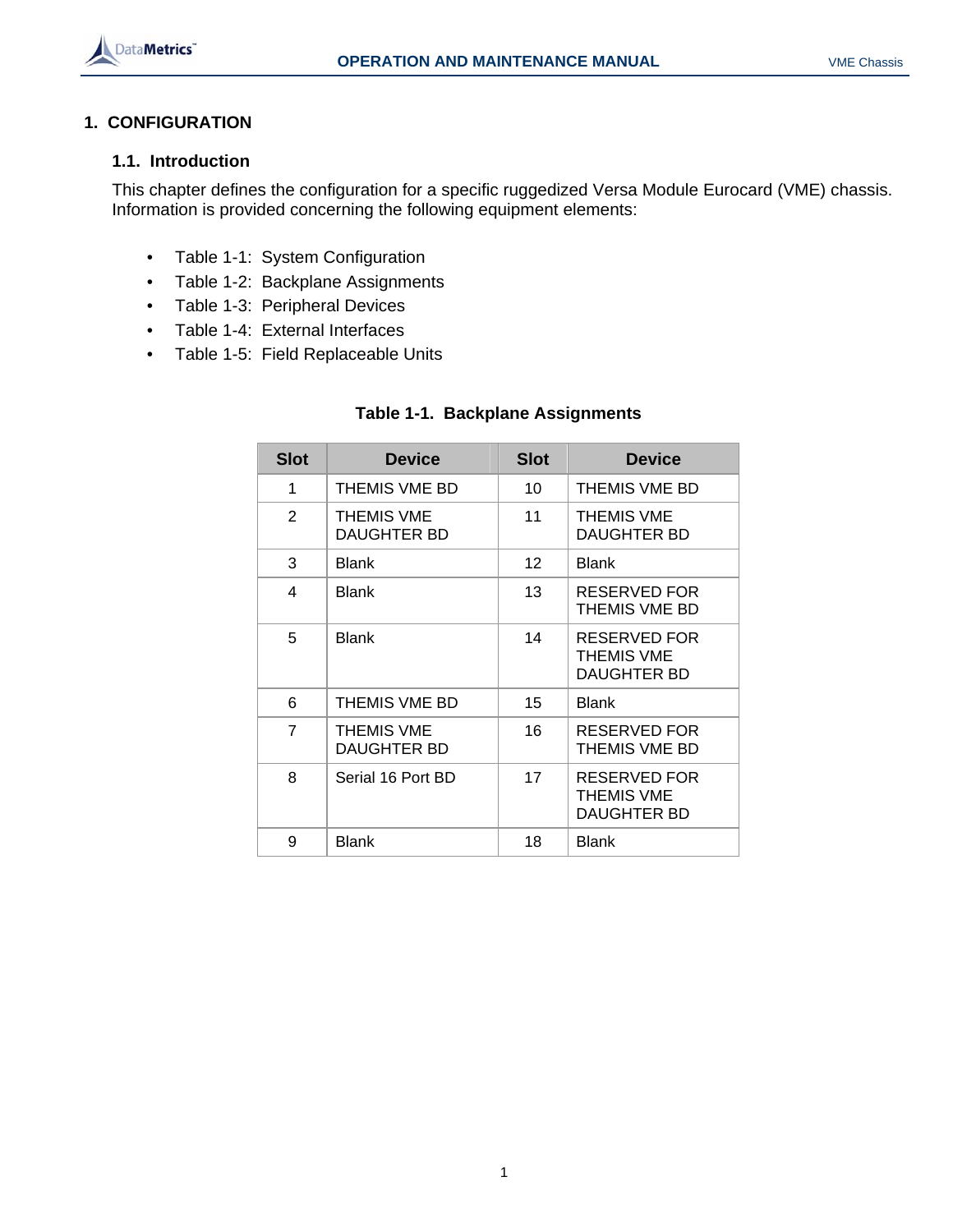| <b>Bay</b> | <b>Device</b>                                                    | <b>SCSI</b><br>ID | Bay | <b>Device</b>                                                 | <b>SCSI</b><br>ID |
|------------|------------------------------------------------------------------|-------------------|-----|---------------------------------------------------------------|-------------------|
| A21        | RWB and JMCIS Control Compact Disk-<br>Read-Only Memory (CD-ROM) | 6                 | A24 | Removable Drive Module Control<br>Processor and Info Transfer | 0                 |
| A22        | Removable Drive Module (Spare)                                   | 0                 | A25 | Removable Drive Module<br>Gate Guard                          | 0                 |
| A23        | Removable Drive Module<br>RWB/JMCIS                              | 0                 | A26 | Removable Drive Module (Spare)                                | 0                 |

# **Table 1-3. Peripheral Devices**

# **Table 1-4. External Interfaces 140275-100**

| <b>Jack</b>    | <b>Signal</b>       | <b>Connector</b>   |
|----------------|---------------------|--------------------|
| J2             | 10/100 BASET ENET   | RJ-45 Female       |
| J3             | 10/100 BASET ENET   | RJ-45 Female       |
| J <sub>4</sub> | 10/100 BASET ENET   | RJ-45 Female       |
| J <sub>5</sub> | 10/100 BASET ENET   | RJ-45 Female       |
| J <sub>6</sub> | <b>RS232 UPS</b>    | DB-15 Female       |
| J7             | <b>RS422</b>        | DB-15 Female       |
| J8             | <b>RS422</b>        | DB-15 Female       |
| J9             | <b>RS422</b>        | DB-15 Female       |
| J10            | <b>RS422</b>        | DB-15 Female       |
| J11            | <b>RS422</b>        | DB-15 Female       |
| J12            | <b>RS422</b>        | DB-15 Female       |
| J13            | <b>RS422</b>        | DB-15 Female       |
| J14            | <b>RS422</b>        | DB-15 Female       |
| J15            | 10/100 BASET ENET   | RJ-45 Female       |
| J16            | <b>NOT USED</b>     |                    |
| J17            | <b>NOT USED</b>     |                    |
| J18            | <b>NOT USED</b>     |                    |
| J19            | <b>NOT USED</b>     |                    |
| J20            | <b>NOT USED</b>     |                    |
| J21            | <b>RWB EW AUDIO</b> | Twinax             |
| J22            | 10 BASET ENET       | <b>DB-9 Female</b> |
| J28            | 10/100 BASET ENET   | RJ-45 Female       |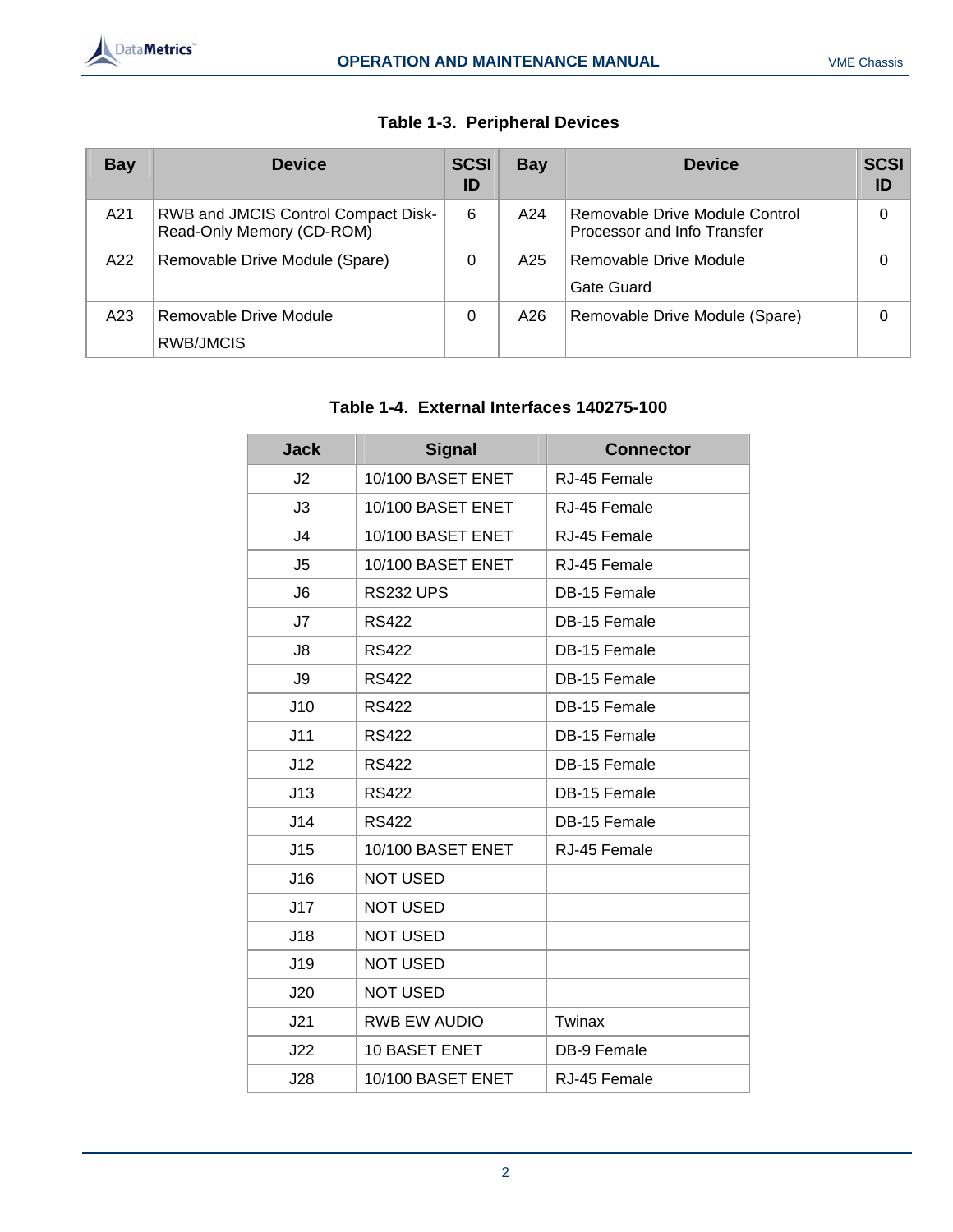

|  | Table 1-5. Field Replaceable Units |  |
|--|------------------------------------|--|
|--|------------------------------------|--|

| <b>Description</b>                                                    | Part No. |
|-----------------------------------------------------------------------|----------|
| Power Supply Assembly, Single<br>Phase (PH), alternating current (ac) |          |
| Power Supply Assembly, 24 Volts<br>direct current (Vdc)               |          |
| <b>Operator Control Panel Assembly</b>                                |          |
| Fan, 24 Vdc                                                           |          |
| Cable Assembly, Thermistor                                            |          |
| Cable Assembly, Alarm                                                 |          |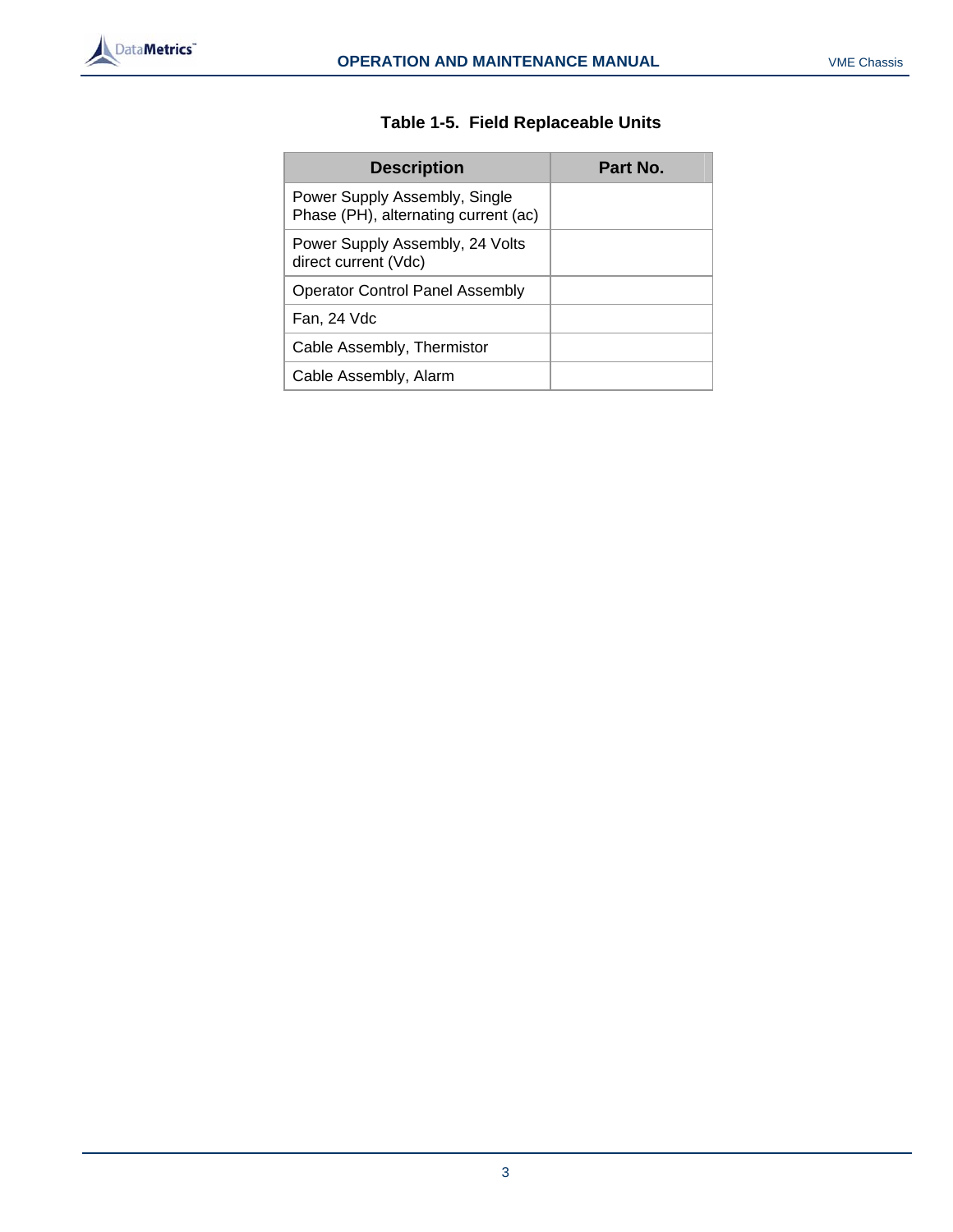

# **2. GENERAL INFORMATION**

## **2.1. Introduction**

This manual provides information and instructions required for the operation and maintenance of the ruggedized VME Chassis manufactured by DataMetrics Corporation (DMC).

#### **2.2. Applicable Documents**

# Military Standards

| MIL-STD-461E                | Electromagnetic Emission and Susceptibility Requirements for the<br>Control of Electromagnetic Interference |  |
|-----------------------------|-------------------------------------------------------------------------------------------------------------|--|
| MIL-STD-810E                | <b>Environmental Engineering Considerations and Laboratory Tests</b>                                        |  |
| <b>Commercial Standards</b> |                                                                                                             |  |
| ANSI/IEEE 1014.1987         | Electromagnetic Emission and Susceptibility Requirements for the<br>Control of Electromagnetic Interference |  |

#### **2.3. Equipment Description**

The VME chassis is a ruggedized VMEbus platform with integrated peripheral subsystem. The equipment is packaged using environmental management techniques that protect internal components from shock, vibration, temperature extremes, and electromagnetic interference/radio frequency interference (EMI/RFI). The chassis is provided in rack-mount configuration. The VME chassis includes the following primary functional elements:

- Backplane/cardcage
- Power subsystem
- System Environmental Monitor
- Peripheral subsystem
- Cooling system
- Operator Control Panel (OCP)
- Input/output (I/O) interfaces

#### **2.3.1. Backplane/Cardcage**

The VME chassis incorporates an 18-slot cardcage, multiple backplane assembly, which supports dual-height [6U x 188 millimeter (mm)] VME modules. Supported devices include central processing unit (CPU), memory, and I/O modules. The backplane is an industrystandard J1/J2 configuration that supports the VME specification (ANSI/IEEE 1014.1987). The backplane may be configured for voice message exchange (VMX), VSB, or user-defined signals. The cardcage can accommodate single-height VME modules when an adapter is used. VME modules optionally installed by procuring agency are identified in Chapter 1.

#### **2.3.2. Power Subsystem**

The power subsystem includes an EMI filter, power switch/circuit breaker, primary power supply, and system environmental monitoring board (SEMB)/fan power supply. The primary power supply configuration for the delivered VME chassis is identified in Chapter 1.

## **2.3.3. System Environmental Monitoring Board**

The VME chassis incorporates an SEMB that protects internal components from conditions that could cause equipment damage. The SEMB monitors temperature, output voltages, and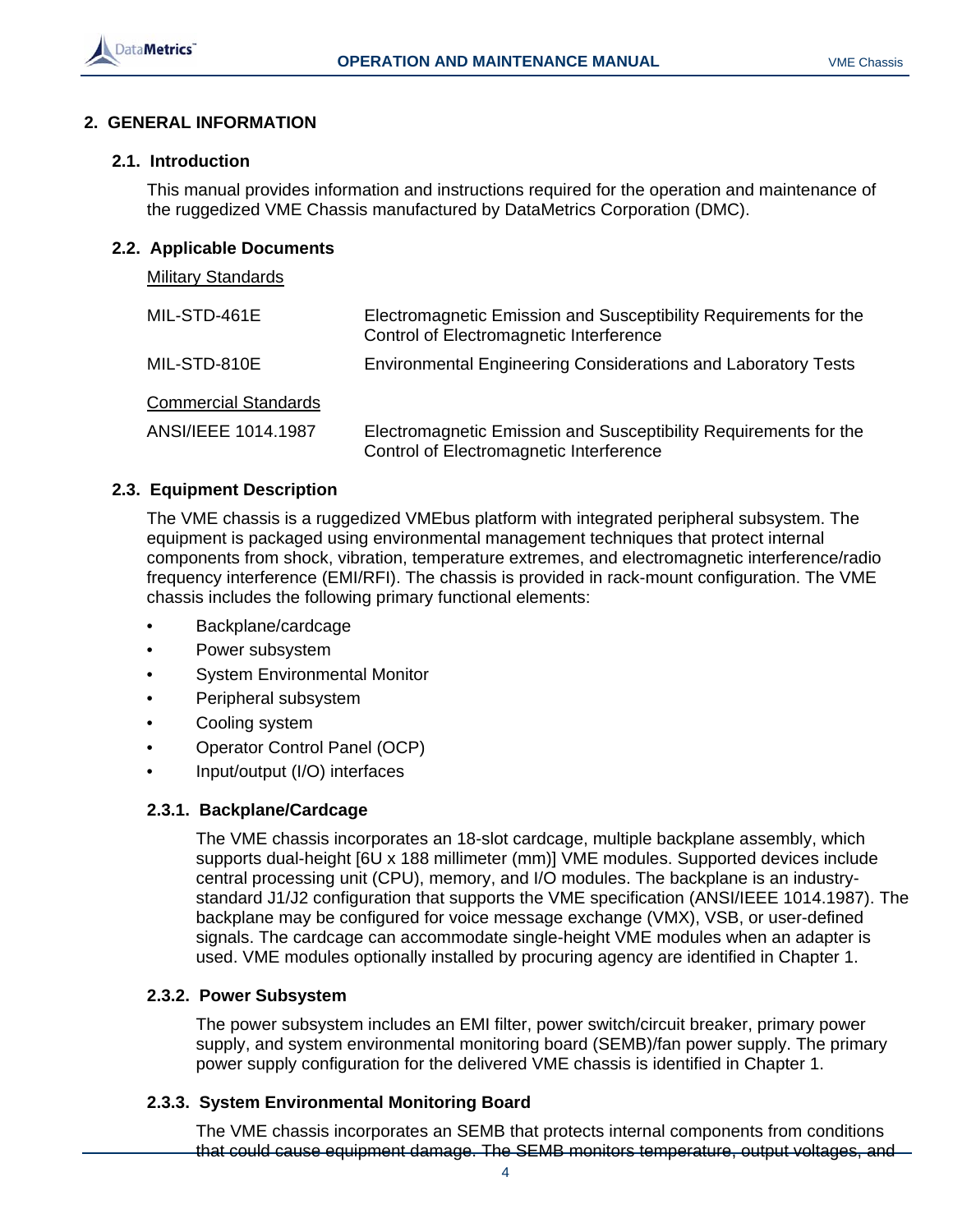

fan operation. System status is provided at the OCP. Automatic shutdown during fault conditions can be disabled by activating the battle short function at the control panel. The SEMB includes user-activated diagnostics, RS-232 remote interface, and firmware upgrade capability.

## **2.3.4. Peripheral Subsystem**

The VME chassis supports up to eight peripheral devices. Storage modules may be configured as removable or non-removable devices. The standard VME chassis configuration supports small computer standard interface (SCSI)-based devices. Peripheral devices installed on the delivered configurations are identified in Chapter 1.

#### **2.3.5. Cooling System**

The VME chassis incorporates three, 130-cubic feet per minute (cfm) cooling fans that are mounted on the back of the cardcage at the rear panel. Cooling air enters the chassis at the front panel. Air is drawn through the peripheral cardcage and is exhausted at the rear of the chassis. Fan speed is controlled by the SEMB based on temperature.

#### **2.3.6. Operator Control Panel**

The OCP is located at the front of the chassis. This console and operator terminal serves as the primary operator interface. VME chassis controls and indicators are described in Chapter 4.

#### **2.3.7. Input/Output Interfaces**

The rear panel of the VME chassis includes connections for prime power, chassis ground, and external I/O. Signal assignments for external interfaces are identified in Chapter 1.

#### **2.4. Specifications**

VME chassis specifications are defined in Tables 2-1 through 2-3.

| <b>Characteristic</b>    | <b>Description</b>                            |
|--------------------------|-----------------------------------------------|
| Dimensions:              |                                               |
| Rack-mount configuration | 19.00" wide x 12.25" high x 24.56" deep $(1)$ |
| Weight                   | 65 to 70 lb $(2)$                             |

|  |  | <b>Table 2-1. Physical Specifications</b> |
|--|--|-------------------------------------------|
|--|--|-------------------------------------------|

 $(1)$  Excluding handles<br>  $(2)$  Excluding VME modules and peripherals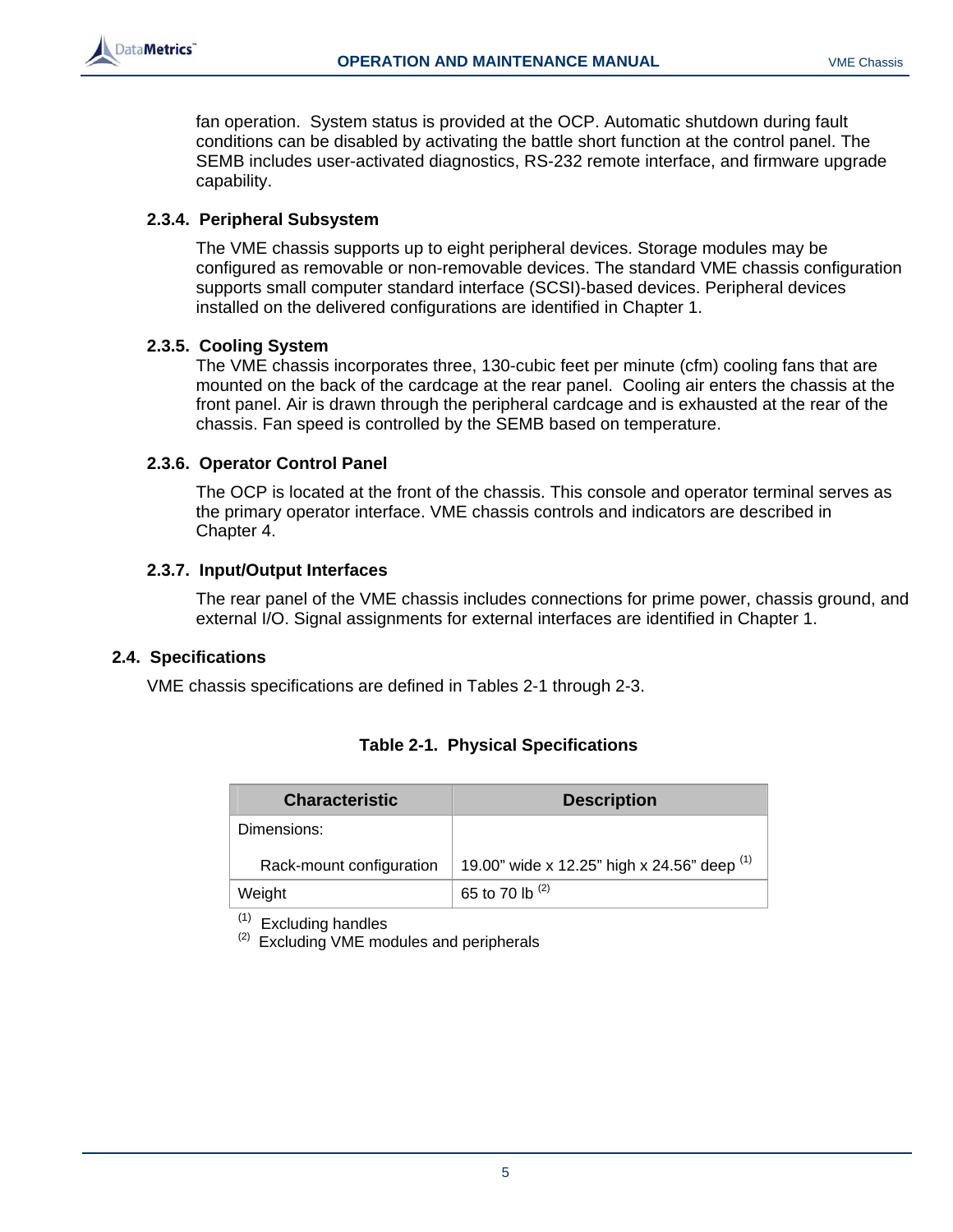| <b>Characteristic</b>               | <b>Description</b>                     |
|-------------------------------------|----------------------------------------|
| Input Voltage:                      |                                        |
| 115 Volts alternating current (Vac) | 102 to 124 Vac                         |
| Input Frequency:                    |                                        |
| 115 Vac configuration               | 47 to 440 Hertz (Hz)                   |
| <b>Output Current:</b>              | +5 Vdc at 120 amperes (A)              |
| 115 Vac configuration               | $+12$ Vdc at 36 A<br>$-12$ Vdc at 18 A |

# **Table 2-2. Electrical Specifications**

# **Table 2-3. Environmental Specifications**

| <b>Characteristic</b>                      | <b>Description</b>                                                                                                                                                                                                                                           |
|--------------------------------------------|--------------------------------------------------------------------------------------------------------------------------------------------------------------------------------------------------------------------------------------------------------------|
| Temperature:                               |                                                                                                                                                                                                                                                              |
| Operating <sup>(1)</sup>                   | 0 to 60 degrees Celsius $(^{\circ}C)$                                                                                                                                                                                                                        |
| Non-operating                              | -40 to 70 °C                                                                                                                                                                                                                                                 |
| Relative humidity (non-condensing)         | 10 to 95%                                                                                                                                                                                                                                                    |
| Altitude:                                  |                                                                                                                                                                                                                                                              |
| Operating                                  | Up to 15,000 feet                                                                                                                                                                                                                                            |
| Non-operating                              | Up to 40,000 feet                                                                                                                                                                                                                                            |
| Vibration                                  | MIL-STD-810E, Method 514.4,<br>Procedure I.                                                                                                                                                                                                                  |
| Shock:                                     |                                                                                                                                                                                                                                                              |
| Operating                                  | 20 accelerations of gravity (g)                                                                                                                                                                                                                              |
| Non-operating                              | 40 g                                                                                                                                                                                                                                                         |
| Inclination                                | Up to $90^\circ$ off-level on any axis<br>(configuration dependent)                                                                                                                                                                                          |
| EMI/electromagnetic compatibility<br>(EMC) | MIL-STD-461E for submarines,<br>Test methods CE101(30Hz to<br>20 kHz), CE102, CS101,<br>CS114, CS116, RE101,<br>RE102, RS101, and RS103. In<br>addition, the chassis shall<br>meet MIL-STD 461C, RS02<br>and CS06 requirement for<br>submarine applications. |
| Fungus                                     | MIL-STD-810E, Method 508.4.                                                                                                                                                                                                                                  |
| <b>Explosive Atmosphere</b>                | MIL-STD810E, Method 511.3,<br>Procedure I.                                                                                                                                                                                                                   |

 $(1)$  Fully functional without battle short enabled.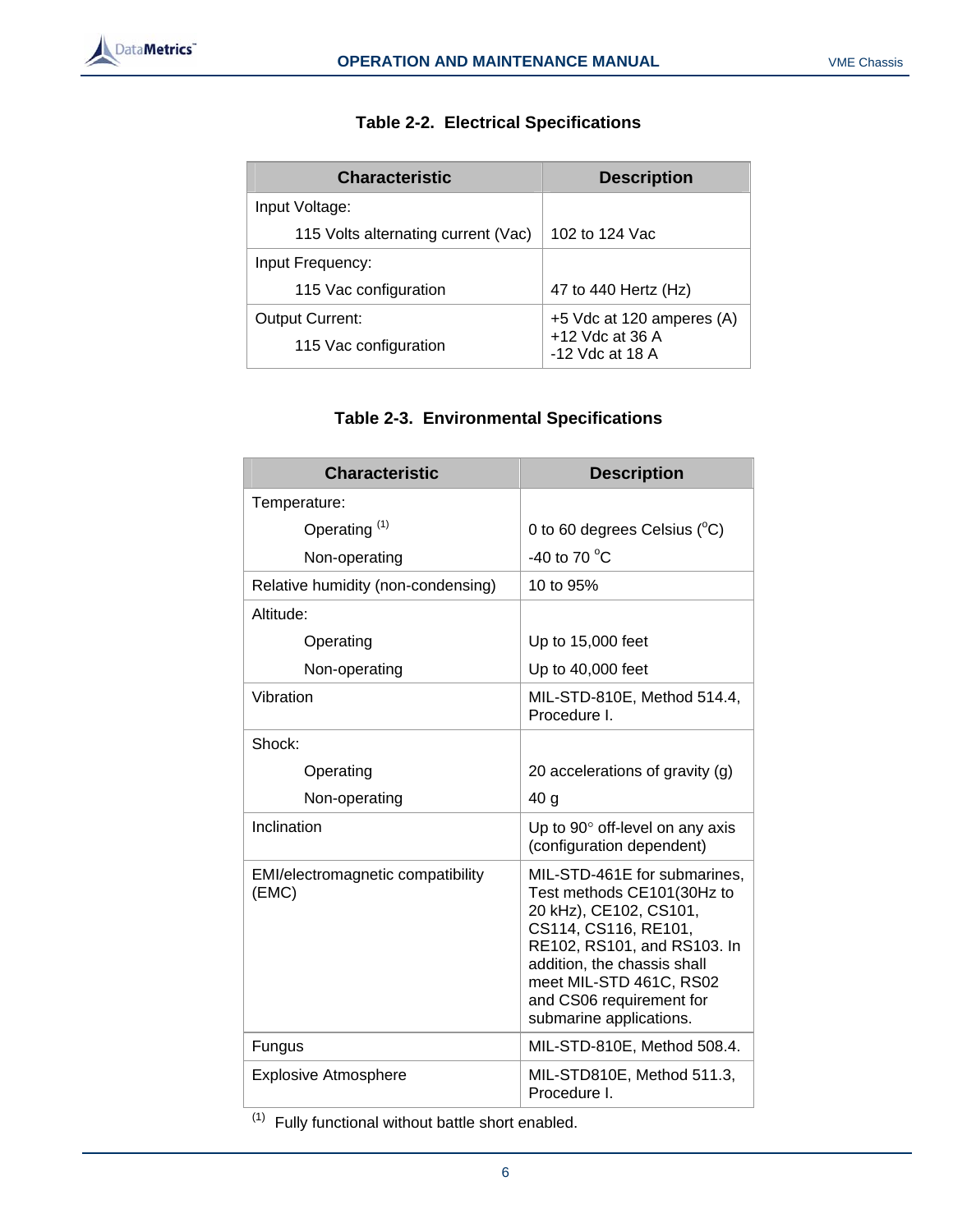

# **3. INSTALLATION**

#### **3.1. Introduction**

This chapter provides information and instructions required for installation of the VME chassis. Information is included concerning rack mounting and connection of external cabling.

## **3.2. Unpacking**

Carefully remove the chassis from the shipping container. Inspect the unit for any evidence of damage. Retain packing materials for future use.

#### **3.3. Chassis Installation**

The VME chassis is provided in a 19 inch rack-mount configuration (Figure 3-1).

**CAUTION** 

LIFTING AND MOVEMENT OF THE VME CHASSIS REQUIRES AT LEAST TWO MAINTENANCE PERSONNEL.

# **3.3.1. Rack-Mount Configuration**

- a. Separate the chassis and rack sections of the left and right slide assemblies.
- b. Install the left and right chassis sections of the slide assemblies on the side extrusions of the unit.
- c. Install the right and left rack sections of the slide assemblies on the rack.
- d. Align the chassis sections of the slide assemble in the rack sections. Slide the unit back until the left and right safety latches engage.
- e. Secure the chassis to the rack frame with the front panel screws.

# **3.3.2. Fixed-Installation Configuration**

Not applicable.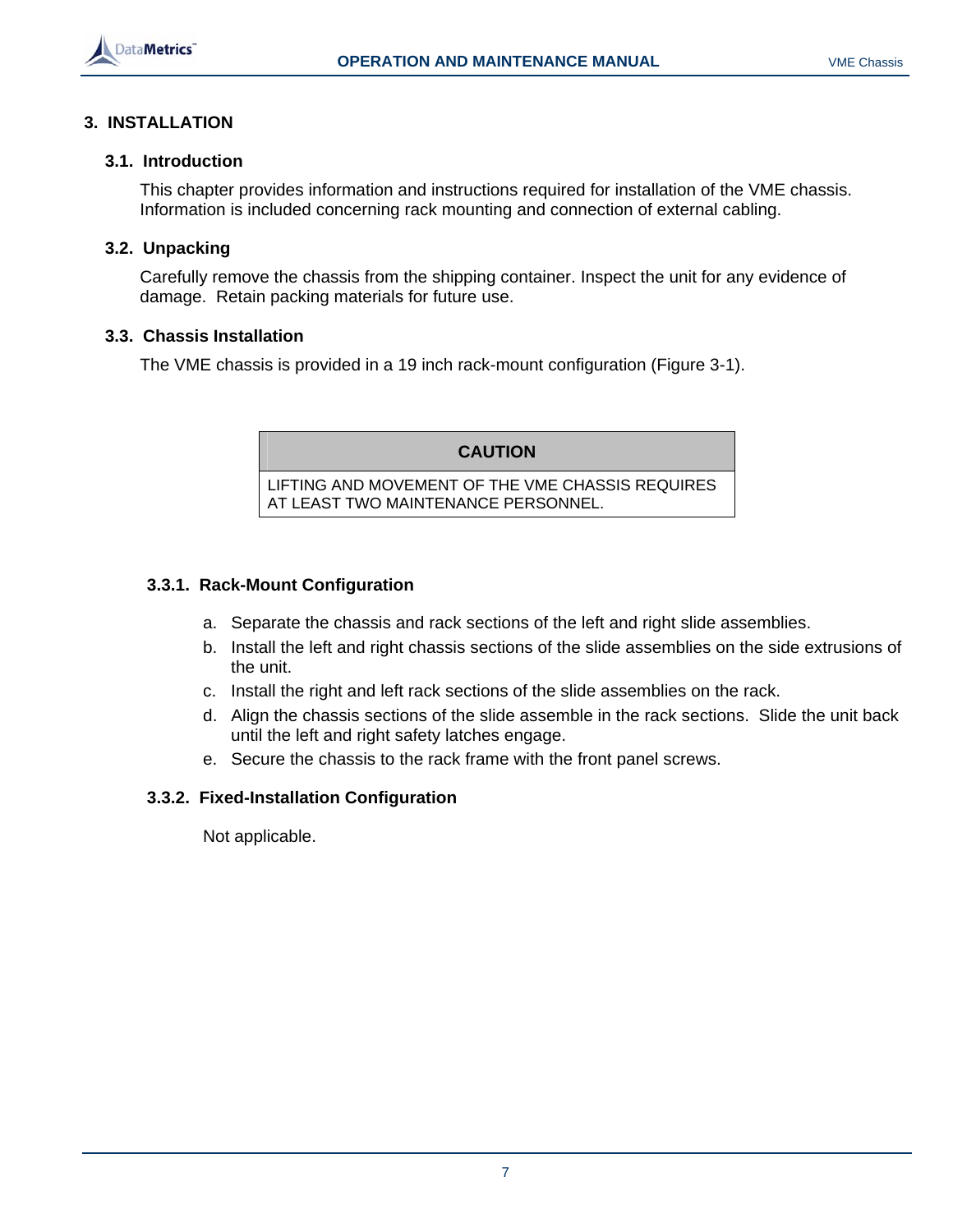



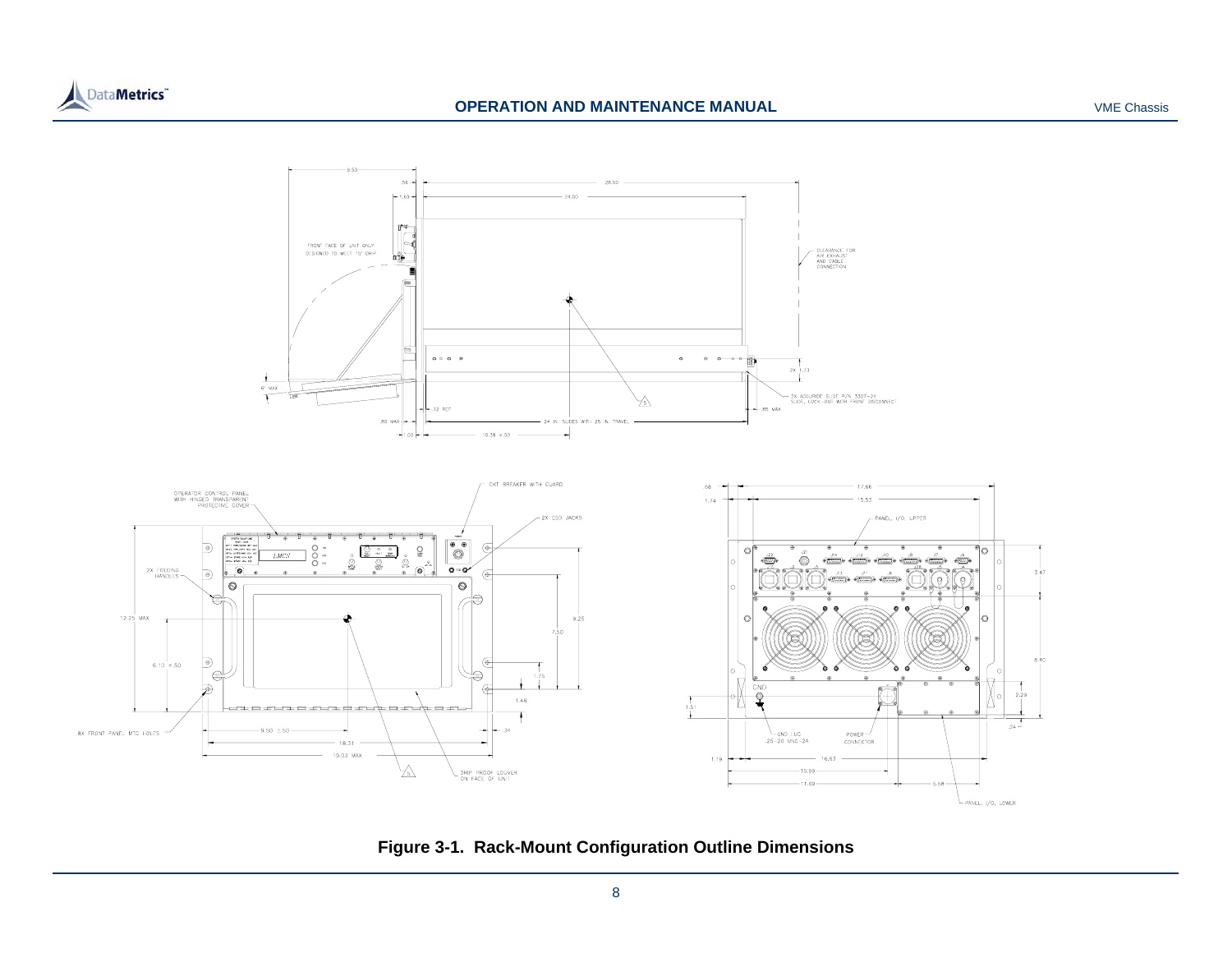# **3.4. External Cable Installation**

DataMetrics<sup>®</sup>

All external interfaces for the VME chassis are located at the rear panel (Figure 3-3). External connector signal assignments are defined in Chapter 1. Perform the following steps to connect external cabling.

# **CAUTION**

VERIFY THAT THE POWER SOURCE CONFORMS TO THE LIMITS DEFINED IN TABLE 2-2 FOR THE APPLICABLE POWER SUPPLY CONFIGURATION.

- a. Verify that the front panel circuit breaker is in the "off" position.
- b. Connect the system ground cable to the ground stud on the rear panel.
- c. Connect the I/O interface cables to the applicable rear panel connectors.
- d. Connect the power cable to the J1 connector on the rear panel.



**Figure 3-2. Rear Panel**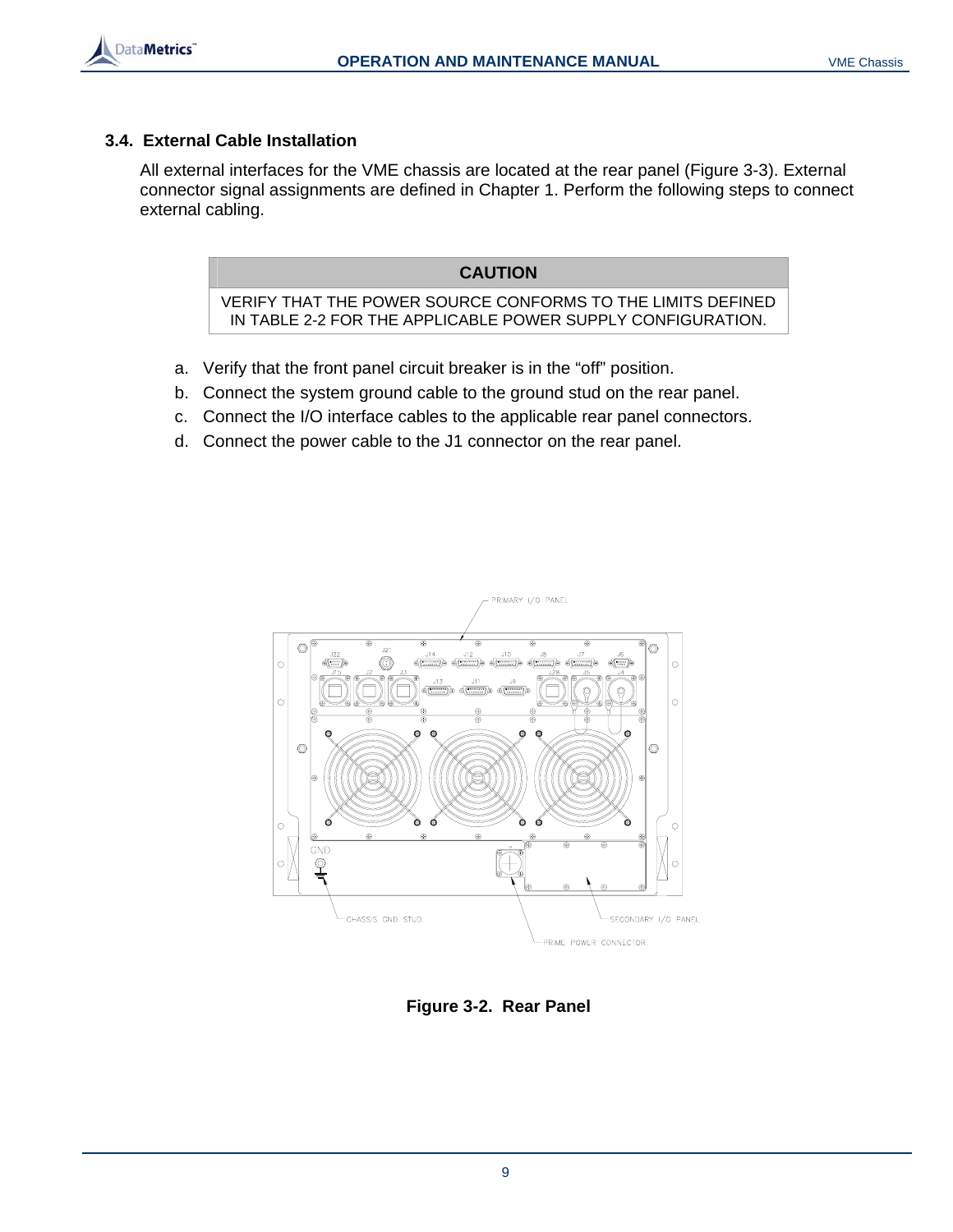

# **4. OPERATION**

## **4.1. Introduction**

This chapter provides information concerning VME chassis controls and indicators, normal operation, software installation, error conditions, and shutdown. Before the unit is powered up for the first time, verify that the installation procedures defined in Chapter 3 have been performed.

#### **4.2. Controls and Indicators**

All controls and indicators required for operation of the VME chassis are located at the front panel of the unit (Figure 4-1). Controls and indicators are described in Table 4-1.

#### **4.3. Initial Operation**

Follow the instructions defined below when operating the VME chassis for the first time.

- a. Power up any external peripheral equipment that is to be used with the VME chassis.
- b. Verify that the BATTLE SHORT switch is in the "off" (down) position.
- c. Place the front panel POWER and DC ON switches in the "on" position. Verify the following at the OCP:
	- AC ON and DC ON indicators are illuminated.
	- TEMP WARNING, FAULT, and BATTLE SHORT indicators are extinguished.
	- No error messages are present at the status display.

#### **4.4. System Software Installation**

The operational characteristics of a specific VME chassis will vary based on the CPU and operating system used. Operating system software will be provided by the procuring activity and installed on the removable hard drive modules. Peripheral device location assignments are defined in Chapter 1, Table 1-3.

## **4.5. Normal Operation**

The basic startup sequence for regular operation is the same as that defined for initial operation. When the VME chassis is powered up under normal conditions, the unit will either boot the operating system automatically or halt and display a console prompt. Refer to documentation for the applicable processor and operating system for a description of startup characteristics and options.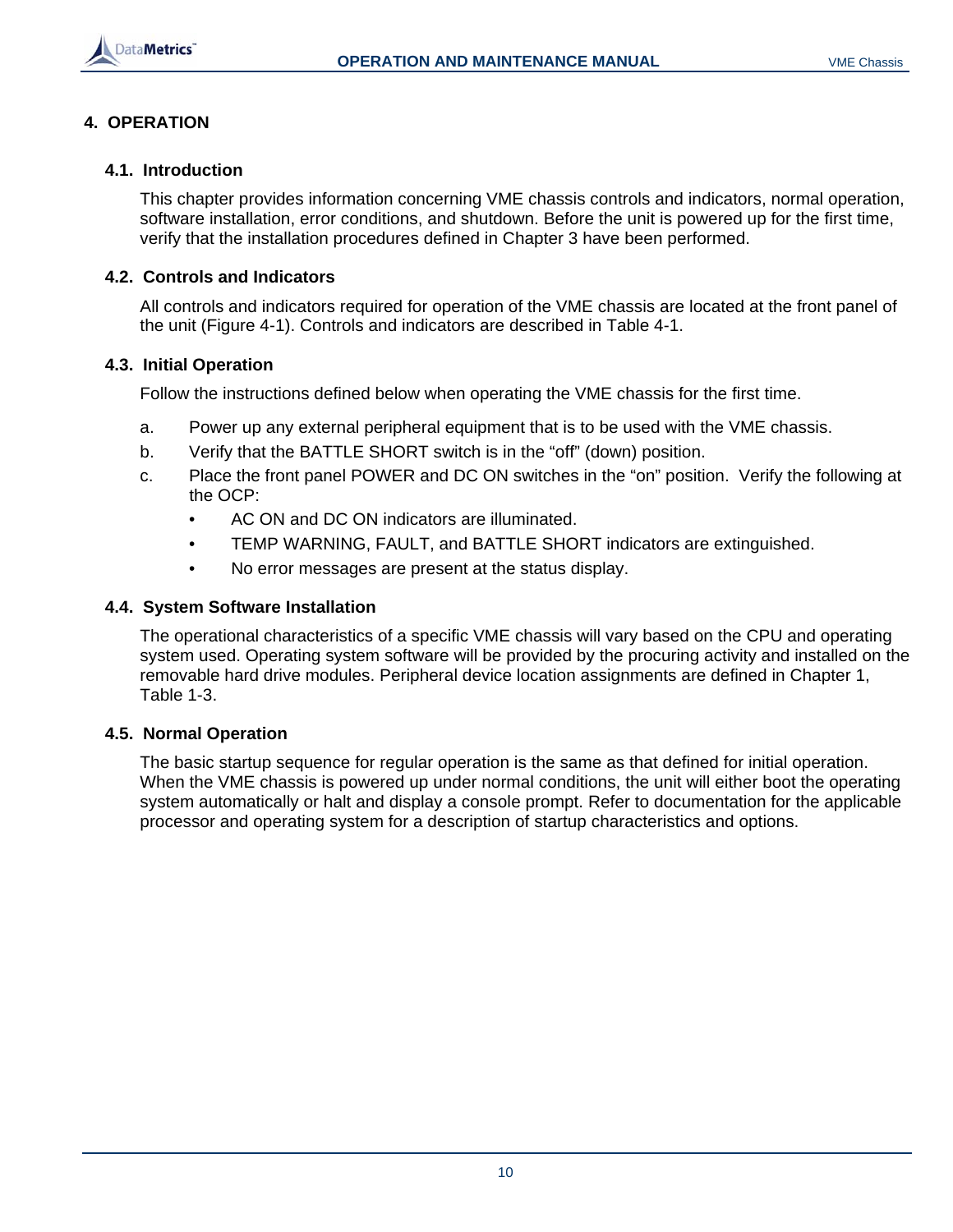





11

VME Chassis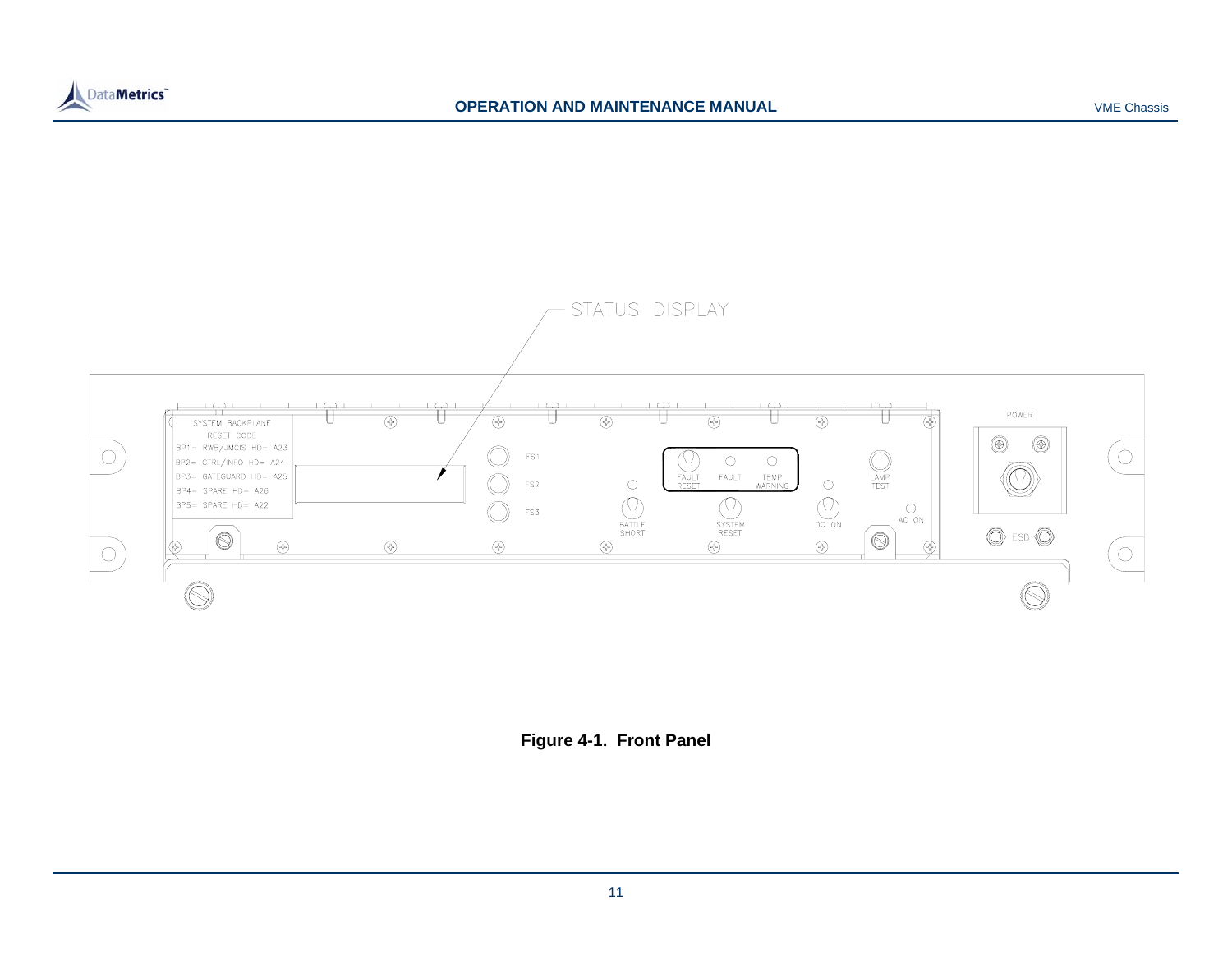

| <b>Identification</b>         | <b>Description</b>            | <b>Function</b>                                                                                                                                                                                                                                                                                                                                                                 |
|-------------------------------|-------------------------------|---------------------------------------------------------------------------------------------------------------------------------------------------------------------------------------------------------------------------------------------------------------------------------------------------------------------------------------------------------------------------------|
| <b>POWER</b>                  | Circuit breaker<br>switch     | When placed in the "on" position, prime power is supplied to the chassis.                                                                                                                                                                                                                                                                                                       |
| AC ON                         | Indicator<br>(GRN)            | When illuminated, prime power is supplied to the chassis.                                                                                                                                                                                                                                                                                                                       |
| <b>LAMP TEST</b>              | Switch                        | When pressed, all front panel indicators will illuminate. Initiates actions<br>associated.                                                                                                                                                                                                                                                                                      |
| DC ON                         | Switch and<br>indicator (GRN) | When enabled (switch up), the direct current (dc) outputs of the primary<br>power supply are active.                                                                                                                                                                                                                                                                            |
| <b>TEMP</b><br><b>WARNING</b> | Indicator (YEL)               | Illumination indicates that chassis temperature has exceeded the limits<br>for normal operation.                                                                                                                                                                                                                                                                                |
| <b>SYSTEM</b><br><b>RESET</b> | Switch                        | When pressed, the VME chassis is reset. Actions associated Function<br>Switch 3 (FS3).                                                                                                                                                                                                                                                                                          |
| <b>FAULT</b>                  | Indicator (RED)               | Illumination indicates that temperature and/or dc output voltage is not<br>within acceptable operational parameters or that a cooling fan failure has<br>occurred.                                                                                                                                                                                                              |
| <b>FAULT RESET</b>            | Switch                        | When pressed, recoverable faults are cleared.                                                                                                                                                                                                                                                                                                                                   |
| <b>BATTLE</b><br><b>SHORT</b> | Switch and<br>indicator (RED) | When enabled (switch up), the unit will attempt to operate under voltage<br>and temperature conditions that would normally cause a system<br>shutdown. Voltage and temperature limits for battle short operation are<br>identified in Table 5-1.                                                                                                                                |
| Function<br>Switch 1 (FS1)    | Switch                        | When pressed once, the current $+5$ Volt (V) output of the primary power<br>supply will be shown on the status display. Subsequent activation will<br>display the $+12$ V and $-12$ V readings. After the last reading is<br>momentarily shown, the status display will return to the normal<br>operational state.                                                              |
| Function<br>Switch 2 (FS2)    | Switch                        | When pressed once, the current inlet air temperature will be shown on<br>the status display. Subsequent activation will display the power supply<br>baseplate and exhaust temperatures. Continued activation will display<br>Fan #1, Fan #2, and Fan #3 status. After the last reading is momentarily<br>shown, the status display will return to the normal operational state. |
| FS <sub>3</sub>               | Switch                        | When pressed once, the backplane reset option "Rset" ALL is displayed.<br>Subsequent activation will scroll through the backplane reset options:<br>Rset BP1, Rset BP2, Rset BP3, Rset BP4, Rset BP5 and back to Rset<br>ALL. After the desired option is selected, activating the SYSTEM<br>RESET switch will reset that particular Backplane.                                 |
| <b>Status Display</b>         | 8-digit display               | Provides system status information.                                                                                                                                                                                                                                                                                                                                             |

# **Table 4-1. Controls and Indicators**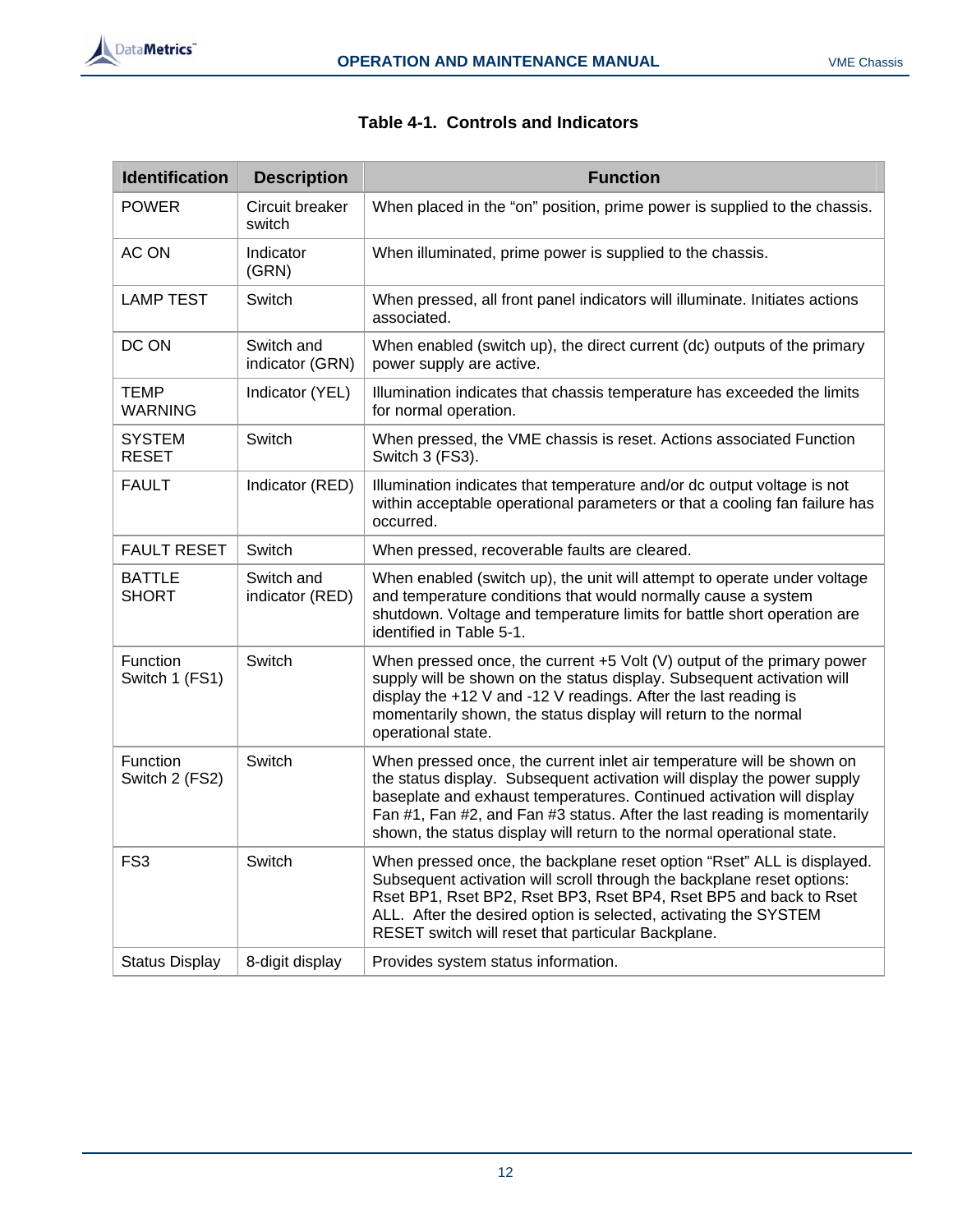

#### **4.6. Fault Conditions**

The SEMB monitors temperature, dc output voltages, and fan operation. When acceptable limits for these conditions are exceeded, a warning or fault indication is displayed at the control panel. Fault limits and status messages are identified in Chapter 5. When a fault is incurred, all VME chassis subsystems except the SEMB and cooling fans are shut down. If a cold-temperature condition occurs, the fault will be reset automatically once temperature returns to the normal operating range. Other faults are latched and must be cleared by pressing the FAULT RESET switch once the fault condition is corrected. If a fault condition cannot be cleared at the control panel, refer to the troubleshooting information provided in Chapter 6. If the battle short function is activated during a fault condition that is within tolerable parameters (Table 5-1), the unit will attempt to continue operating. In battle short mode, faults are cleared automatically once the condition is no longer present.

## **4.7. Shutdown**

Follow the instructions defined below to power down the VME chassis:

- a. Perform an orderly shutdown of the network and/or operating system using the procedure defined in the applicable software documentation.
- b. Place the VME chassis POWER switch in the "off" position.
- c. Power down any external peripheral equipment that is connected to the VME chassis.

# **4.8. RS-232 Remote Status Query (Alarm Out)**

The OCP is equipped to provide VME system status through a serial RS-232 interface. Connect host terminal to cable assembly W120P1/A1TTYB connector using an asynchronous serial port set at 19.2 kilobaud (Kbaud), 1 start, 8 data, and 1 stop bit using Xon/Xoff protocol. The "Alarm Out" connector is a DB-MICRO-15M with pin 2 RxD, Pin 3 TxD, pin 5 Gnd, and pin 10 RTS.

Two message structures are used for the remote status query, simple and verbose. An example of a simple message structure would be: Host sends a query in American Standard Code for Information Exchange (ASCII) letter "S" (case sensitive); the VME sends back an ASCII "OK" or fault code (see below):

| <b>VME Response</b> | <b>Fault Indication</b>        |
|---------------------|--------------------------------|
| OK                  | No Faults                      |
| V5                  | 5 V Fault                      |
| V <sub>12</sub>     | 12 V Fault                     |
| ITW                 | Inlet Air Temp Warning         |
| <b>OTW</b>          | <b>Outlet Air Temp Warning</b> |
| <b>BTW</b>          | <b>Baseplate Temp Warning</b>  |
| ITF                 | Inlet Air Temp Fault           |
| OTF                 | <b>Outlet Air Temp Fault</b>   |
| BTF                 | <b>Baseplate Temp Fault</b>    |
| F1                  | Fan #1 Warning                 |
|                     |                                |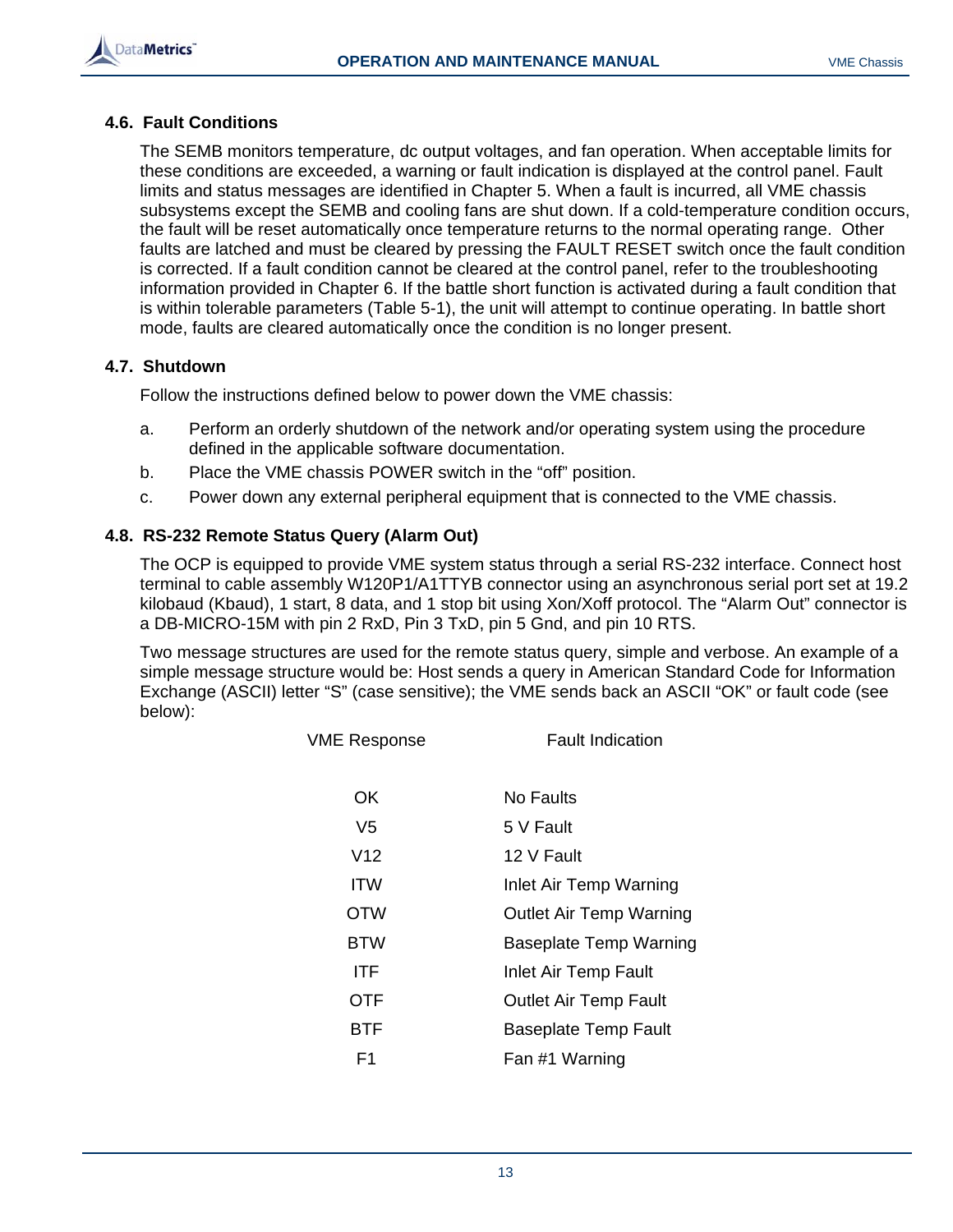

A verbose message structure is used employing a 100 millisecond telemetry frame controlled by XON/XOFF. Host sends a query ASCII letter "R" (case sensitive); the VME sends back a telemetry frame (see below):

Example verbose structure:

| +5 VOLTS             |     | 5.00     | C7h              |
|----------------------|-----|----------|------------------|
| +12 VOLTS            | =   | 12.00    | C <sub>8</sub> h |
| -12 VOLTS            | $=$ | $-12.00$ | 39h              |
|                      |     |          |                  |
| <b>HEATSINK TEMP</b> | $=$ | 30 C     | 71h              |
| <b>EXHAUST TEMP</b>  | $=$ | 25 C     | 80h              |
| <b>INLET TEMP</b>    | $=$ | 22 C     | 86h              |
|                      |     |          |                  |
| <b>FAN 1 CURRENT</b> | =   |          | 0Fh              |
| <b>FAN 2 CURRENT</b> | $=$ |          | 0Bh              |
| <b>FAN 3 CURRENT</b> | =   |          | 12h              |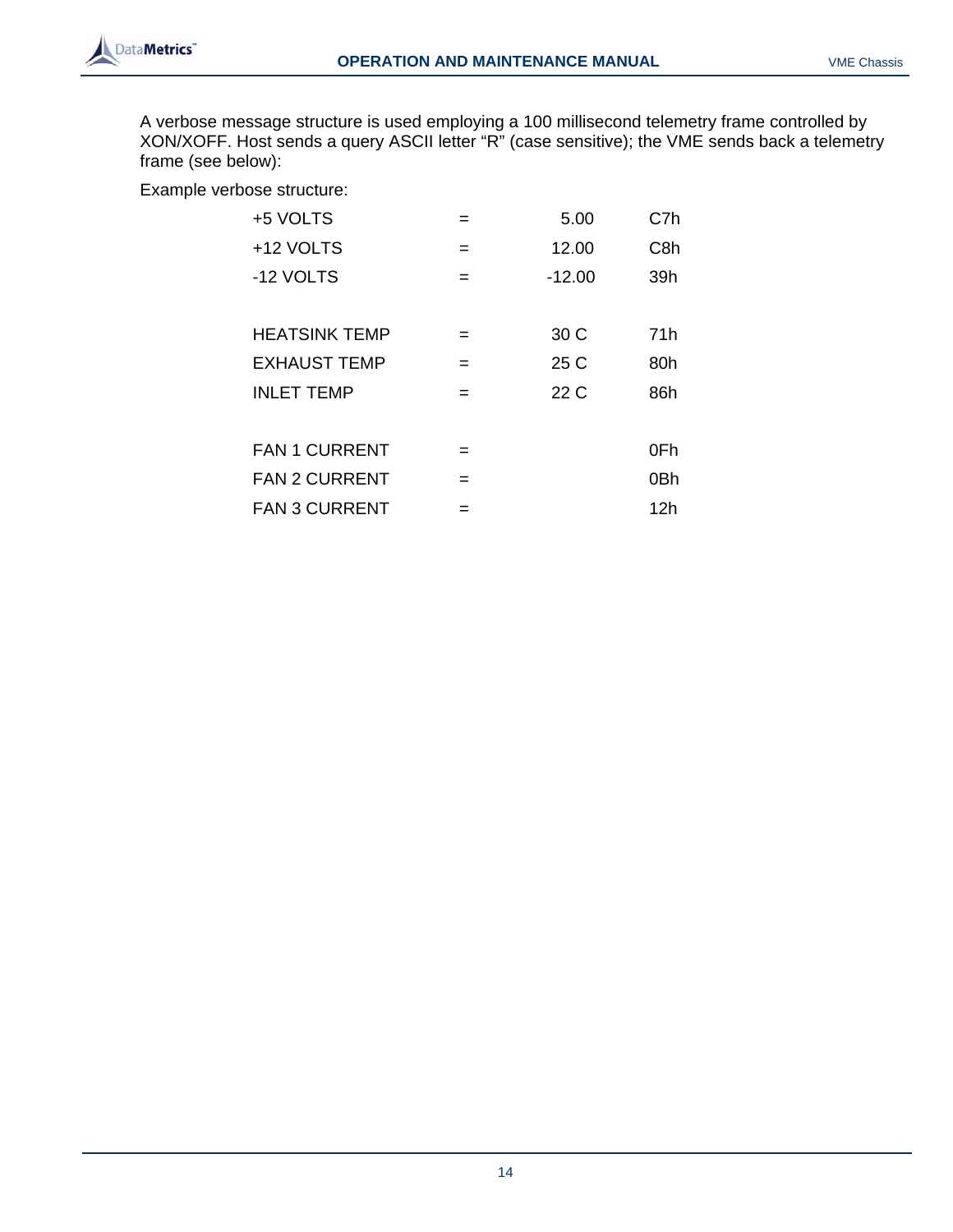

# **5. FUNCTIONAL DESCRIPTION**

#### **5.1. Introduction**

This chapter describes the major functional elements of the VME chassis. Information is provided concerning power distribution, the SEMB, VMEbus, peripheral subsystem, and cooling system. Chassis interconnections are identified in Figure 5-1. VME chassis subsystems are described in the following paragraphs.

#### **5.1.1. Power Distribution**

Prime power enters the chassis at the rear panel J1 connector. An EMI filter provides attenuation of interference related to input voltage and output current. Prime power exits the filter and is routed to a circuit breaker/power switch at the front panel. The load side of the circuit breaker provides power to the primary power supply and the SEMB/fan supply. The primary power supply provides dc outputs of +5 V, +12 V, and -12 V for the VMEbus and internal peripheral subsystems. The SEMB/fan supply provides +5 V for the SEMB and +24 V for cooling fans. The SEMB regulates the actual voltage supplied to the fans based on temperature. The SEMB/fan supply is active whenever prime power is applied. The dc outputs of the primary power supply are switched under control of the SEMB. A chassis ground stud is provided on the rear panel of the unit.

## **5.1.2. System Environmental Monitoring Board**

The SEMB monitors the following conditions within the VME chassis:

- Inlet, exhaust, and power supply baseplate temperature
- $\bullet$  +5 V,  $\text{+12 V}$ , and  $\text{-12 V}$  outputs of the primary power supply
- Cooling fan operation

When limits for monitored conditions are exceeded, a warning or fault indication is displayed at the control panel. Warning and fault limits are identified in Table 5-1. The SEMB is powered whenever prime power is applied. The SEMB interfaces with the primary power supply, backplane, and cooling fans.

## **5.1.3. VMEbus**

The chassis incorporates a backplane/cardcage assembly that accommodates up to 18 VMEbus slots. The VMEbus consists of a data transfer bus (DTB), DTB arbitration bus, priority interrupt bus, and utilities bus. The DTB is a high-speed, parallel, asynchronous bus that transfers data between VME devices. The DTB arbitration bus provides a means for transferring control of the DTB from one device to another. The priority interrupt bus provides a means for devices to request service. Up to seven levels of bus priority can be established. The utilities bus provides periodic timing, initialization, and failure detection for the VMEbus. The VME backplane interfaces with the primary power supply and the SEMB.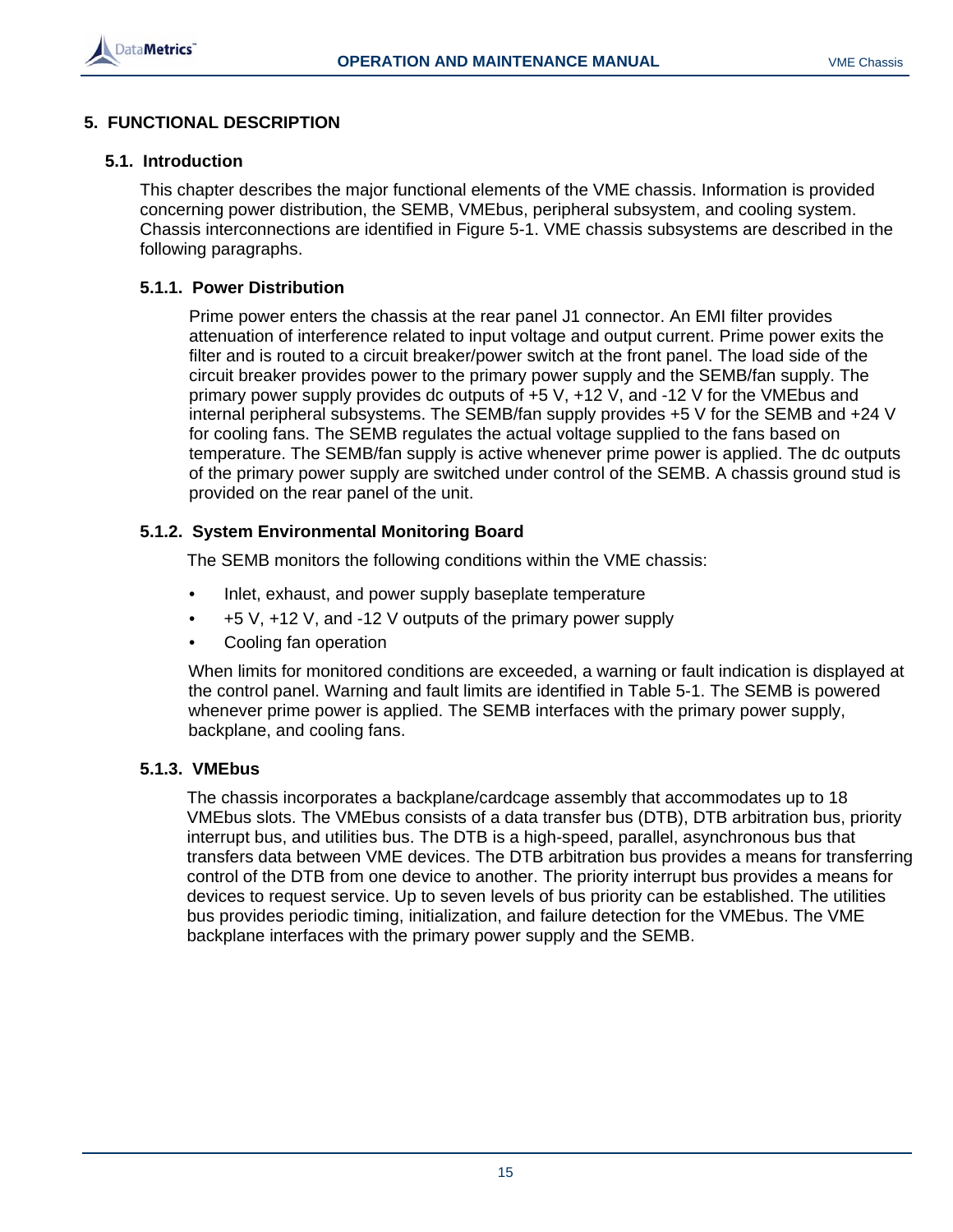



![](_page_20_Figure_4.jpeg)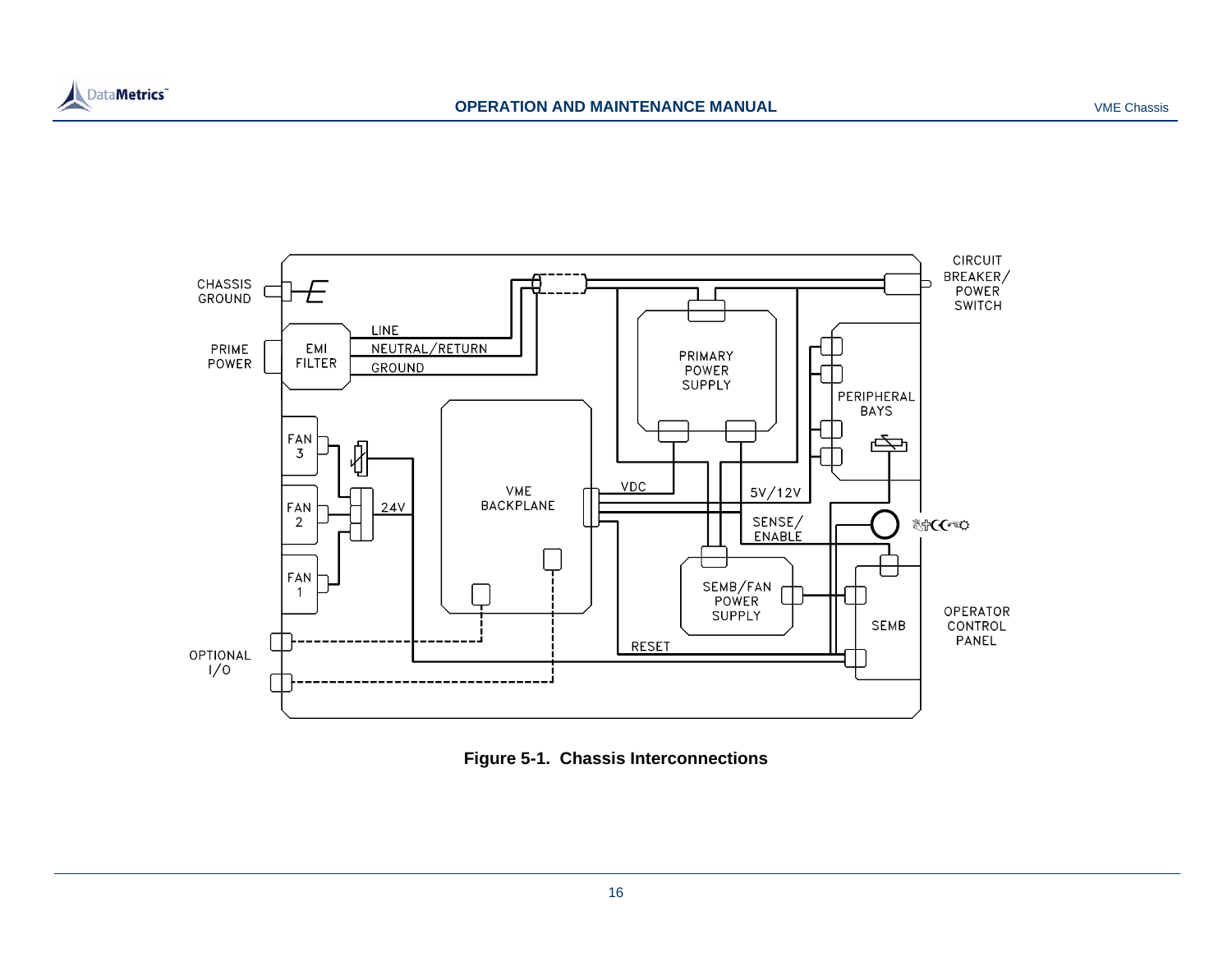![](_page_21_Picture_1.jpeg)

| <b>Condition</b>                                                                            | <b>Chassis Response</b>                                                                                  |
|---------------------------------------------------------------------------------------------|----------------------------------------------------------------------------------------------------------|
| Temperature $\lt$ -40 °C                                                                    | Unit will not operate in any mode                                                                        |
| Temperature -25 to -40 °C                                                                   | "TOO COLD" message is provided at status display                                                         |
|                                                                                             | Control panel active                                                                                     |
|                                                                                             | Input voltage applied to primary power supply                                                            |
|                                                                                             | DC outputs of primary power supply switched off                                                          |
| Temperature -25 to 0 °C                                                                     | Temperature fault condition                                                                              |
|                                                                                             | Unit will operate with battle short enabled                                                              |
|                                                                                             | Cooling fans turn slowly above -10 °C                                                                    |
| Temperature 0 to 10 $\degree$ C                                                             | Temperature warning condition                                                                            |
|                                                                                             | Cooling fans turn slowly                                                                                 |
| Temperature 10 to 50 °C                                                                     | Normal operating range                                                                                   |
|                                                                                             | Fan speed regulated to maintain $~5$ °C temperature rise<br>between inlet and exhaust                    |
| Temperature 50 to 55 °C                                                                     | Temperature warning condition (continuous tone)                                                          |
|                                                                                             | Cooling fans at maximum speed                                                                            |
| Temperature 55 to 60 °C                                                                     | Temperature working condition                                                                            |
|                                                                                             | Cooling fans at maximum speed                                                                            |
| Temperature 60 to 70 °C                                                                     | Temperature fault condition and audible alarm. Shuts off<br>VME power supply if battle short is disabled |
|                                                                                             | Unit will operate with battle short enabled                                                              |
|                                                                                             | Cooling fans at maximum speed                                                                            |
| Temperature >70 °C                                                                          | Unit will not operate in any mode                                                                        |
| DC outputs within nominal limits:                                                           | Normal operating range                                                                                   |
| 4.75 to 5.25 Vdc<br>+5:<br>$+12:$<br>11.75 to 13.00 Vdc<br>-12:<br>$-11.75$ to $-13.00$ Vdc |                                                                                                          |
| DC outputs within battle short limits:                                                      | Chassis will operate with battle short enabled                                                           |
| 4.25 to 5.75 Vdc<br>$+5:$<br>$+12:$<br>11.50 to 13.50 Vdc<br>-11.50 to -13.50 Vdc<br>$-12:$ |                                                                                                          |
| Cooling fan failure                                                                         | Temperature warning condition                                                                            |
|                                                                                             | Remaining fans accelerate to maximum speed                                                               |

# **Table 5-1. System Environmental Monitoring Board Warning and Fault Limits**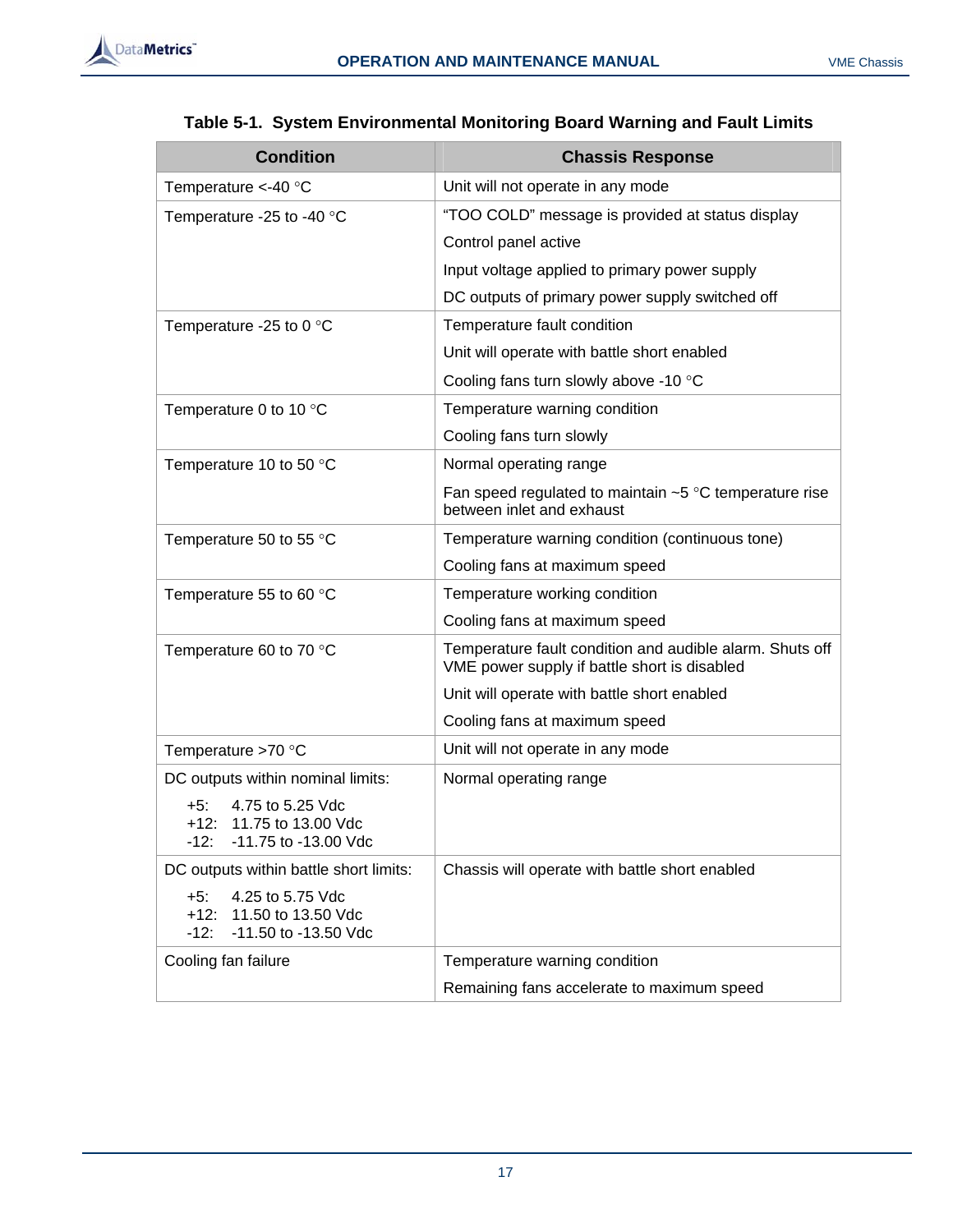![](_page_22_Picture_0.jpeg)

![](_page_22_Picture_2.jpeg)

## **5.1.4. Peripheral Subsystem**

The peripheral subsystem includes a VME-based controller and one or more storage devices. When removable storage devices are used, a docking module is used that provides docking interface for power and data-bus signals. Peripheral power (+5V/±12 V) is provided by the primary power supply.

# **5.1.5. Cooling System**

The VME chassis incorporates three, 130-cfm cooling fans. Fan power is provided by the SEMB/fan supply. The fans operate whenever prime power is applied and temperature is above -10°C. Fan speed is regulated by the SEMB based on temperature. The operational state of a malfunctioning fan is reported at the status display. If one cooling fan fails, the remaining fans accelerate to maximum speed.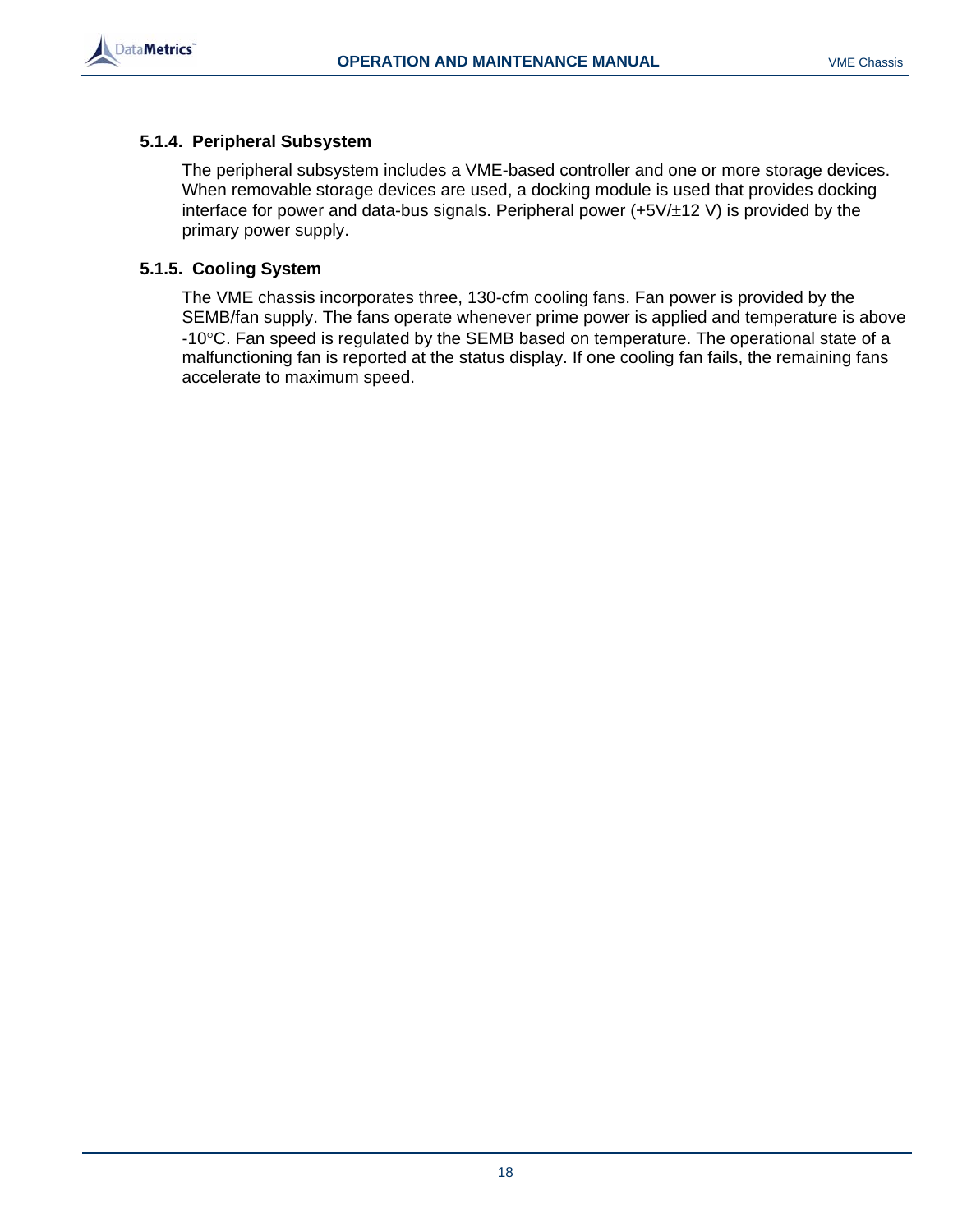![](_page_23_Picture_0.jpeg)

**Figure 5-2. Interconnection Diagram**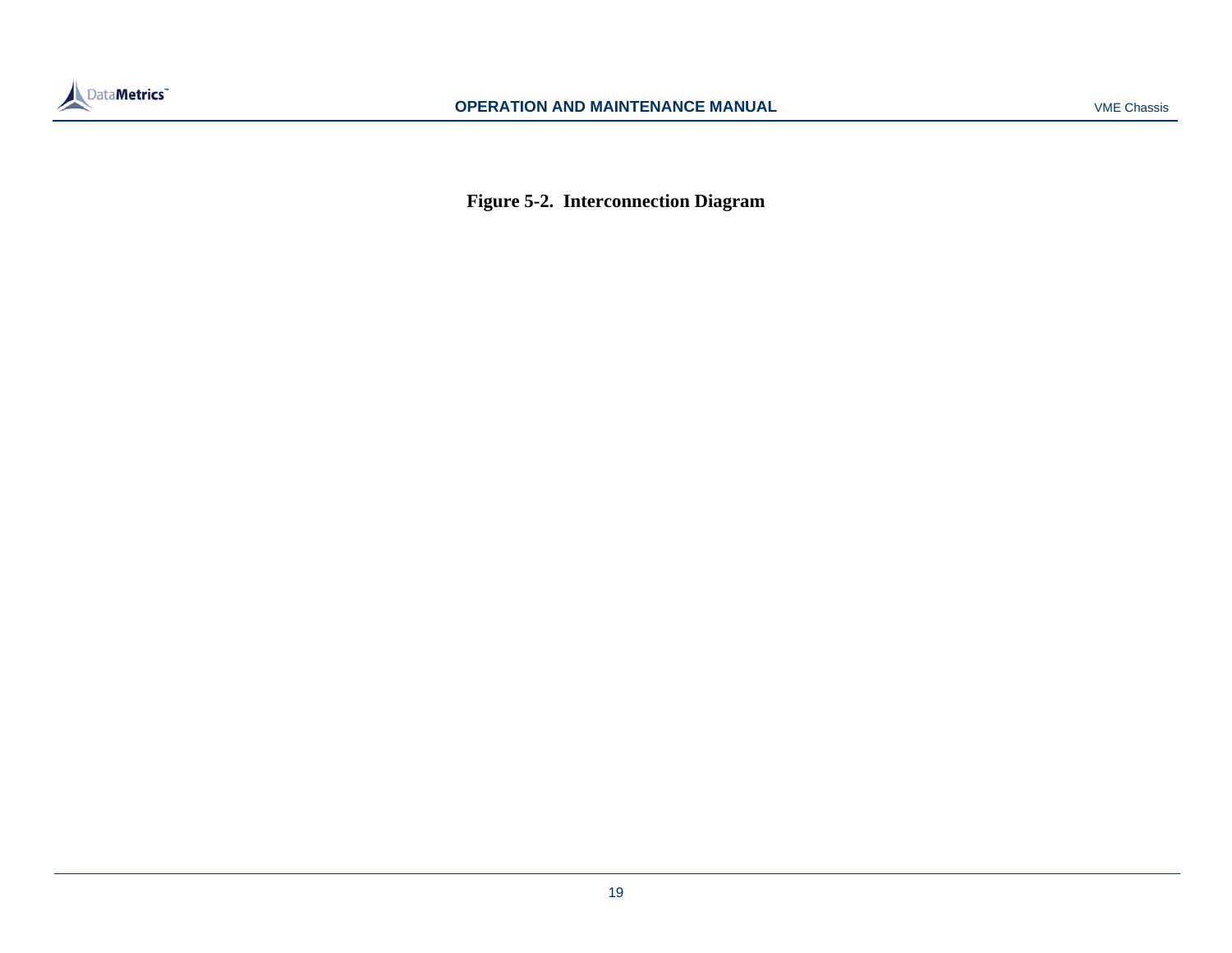![](_page_24_Picture_0.jpeg)

# **6. MAINTENANCE**

#### **6.1. Introduction**

This chapter provides information and instructions concerning VME chassis tools and test equipment, periodic maintenance, firmware upgrades, fault isolation, removal and installation of replaceable components and subassemblies, and storage/transportation considerations.

## **6.2. Tools and Test Equipment**

The following tools and test equipment are required to maintain the VME chassis:

- Common hand tools
- Digital multimeter
- Monitor and keyboard that are compatible with the resident processor

#### **6.3. Periodic Maintenance**

The only periodic maintenance required for the VME chassis is the cleaning of the dust filter and EMI screens. The recommended frequency for cleaning is dependent on the installation environment. In a typical operating environment, the filter should be vacuumed once per month.

## **6.4. Firmware Upgrades**

Upgrading of the SEMB firmware may be periodically required in order to benefit from program improvements defined after the original VME chassis is delivered. Firmware revision is necessary if the user requires temperature warning/fault trip points that are different from those defined for the standard VME chassis. New microcode is downloaded to the SEMB using the Firmware Upgrade Tool, DMC part number 200243-001. Perform the following procedure to download new firmware to the VME chassis SEMB.

- a. Remove the interface cable connector from the RS-232 (J2) connector of the SEMB (Figure 6-1).
- b. Install the Firmware Upgrade Tool on the J2 connector of the SEMB.
- c. Power up the VME chassis.
- d. Place the upgrade tool toggle switch in the "download" position.
- e. Verify that the upgrade tool light emitting diode (LED) begins blinking.
- f. When the upgrade tool LED stops blinking, power down the VME chassis.
- g. Remove the upgrade tool from the SEMB connector.
- h. Connect the interface cable to the J2 connector of the SEMB.
- i. Power up the VME chassis and verify that the control panel reflects a normal operational state.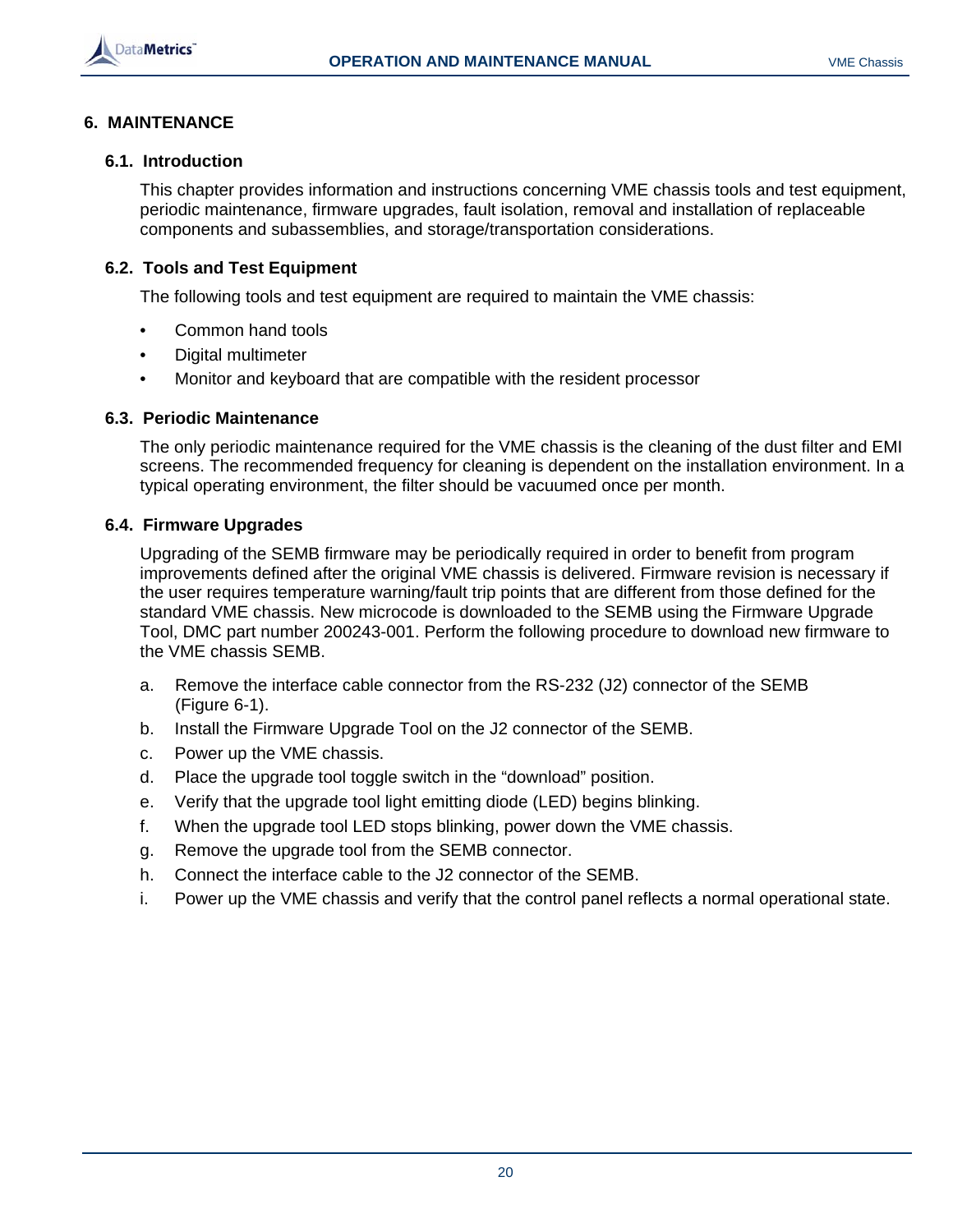![](_page_25_Picture_0.jpeg)

![](_page_25_Figure_3.jpeg)

**Figure 6-1. SEMB RS-232 Interface Connector** 

## **6.5. Fault Isolation**

If the VME chassis exhibits an error condition or degraded performance, refer to the troubleshooting information provided in Table 6-1. Possible causes and corrective action for fault conditions are listed in the sequence of anticipated probability.

#### **WARNING**

POTENTIALLY LETHAL VOLTAGES EXIST WITHIN THE VME CHASSIS. SERIOUS INJURY MAY RESULT IF SAFETY PRECAUTIONS ARE NOT OBSERVED. FAULT DIAGNOSIS PROCEDURES REQUIRE THAT INTERNAL COMPONENTS BE TESTED WHEN PRIME POWER IS APPLIED. THESE COMPONENTS MUST ONLY BE TOUCHED WITH THE APPROPRIATE TEST EQUIPMENT.

# **NOTE**

FAULTY CABLES OR IMPROPER CABLE CONNECTIONS OFTEN CAUSE FAILURES. BEFORE REPLACING A COMPONENT OR SUBASSEMBLY, VERIFY THE CONTINUITY OF RELATED CABLING AND CONNECTORS.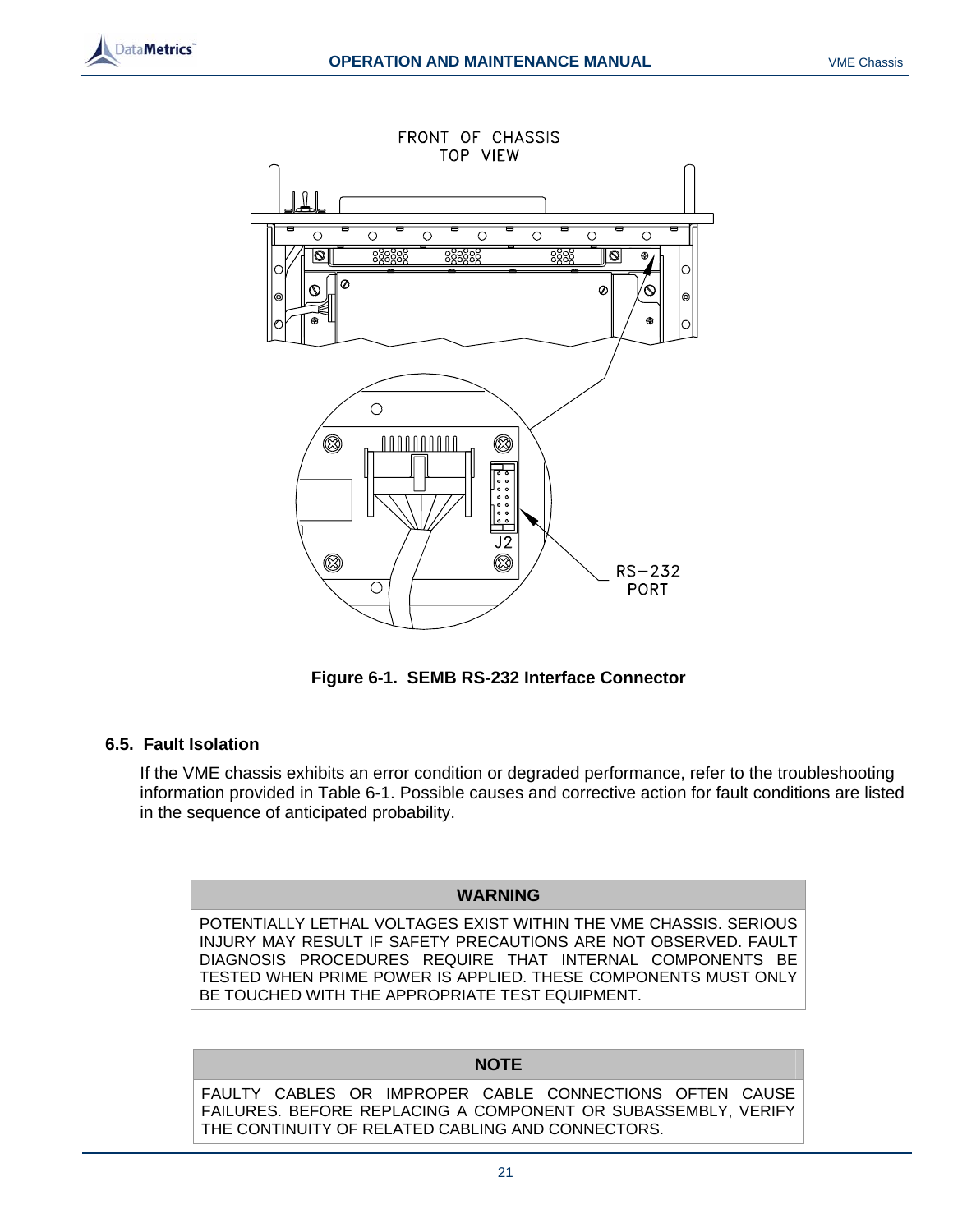![](_page_26_Picture_1.jpeg)

| <b>Fault Condition</b>                                                                                                                            | <b>Recommended Action</b>                                                                                                                                                                                                                                                                                  |
|---------------------------------------------------------------------------------------------------------------------------------------------------|------------------------------------------------------------------------------------------------------------------------------------------------------------------------------------------------------------------------------------------------------------------------------------------------------------|
| Chassis will not power up when POWER<br>switch is placed in "on" position; control<br>panel is inoperative.                                       | Verify that input power is within the limits defined in Table 2-2.                                                                                                                                                                                                                                         |
|                                                                                                                                                   | Verify that voltage at circuit breaker line terminals is the same as<br>that applied to the EMI filter input terminals. Replace the EMI<br>filter if voltage is not correct.                                                                                                                               |
|                                                                                                                                                   | With the power source removed and the circuit breaker closed,<br>verify the continuity between breaker terminals; replace switch if<br>faulty.                                                                                                                                                             |
|                                                                                                                                                   | Verify that $+5$ Vdc is present at Pin 1 $(+)$ and Pin 6 $(-)$ of the<br>SEMB/fan supply output connector (J1). Replace the SEMB/fan<br>supply if the voltage is not correct. Replace the operator control<br>panel assembly if the voltage is correct.                                                    |
| AC ON indicator is illuminated, but<br>chassis will not power up when DC ON<br>function is enabled.                                               | Using the control panel FS1 switch, verify that dc output voltages<br>are within the limits defined in Table 5-1 for normal operation.<br>Replace the primary power supply if output voltages are not<br>within specified limits. If voltages are correct, replace the<br>operator control panel assembly. |
| Voltage fault message appears on control<br>panel status display.                                                                                 | Perform a fault reset.                                                                                                                                                                                                                                                                                     |
|                                                                                                                                                   | Cycle VME chassis power.                                                                                                                                                                                                                                                                                   |
|                                                                                                                                                   | If fault remains, replace the primary power supply.                                                                                                                                                                                                                                                        |
| In a normal ambient environment, the<br>control panel status display indicates a<br>temperature warning or fault. Fans are<br>operating properly. | Perform a fault reset.                                                                                                                                                                                                                                                                                     |
|                                                                                                                                                   | Cycle VME chassis power.                                                                                                                                                                                                                                                                                   |
|                                                                                                                                                   | If the fault remains, replace operator control panel assembly.                                                                                                                                                                                                                                             |
| A control panel function is inoperative, but<br>the chassis otherwise functions normally.                                                         | Cycle VME chassis power.                                                                                                                                                                                                                                                                                   |
|                                                                                                                                                   | If the fault remains, replace the operator control panel assembly.                                                                                                                                                                                                                                         |
| Fan fault message appears on control<br>panel status display.                                                                                     | Verify that voltage (16 to 24 Vdc) is present at the fan harness<br>connector. If voltage is correct, replace the applicable cooling<br>fan.                                                                                                                                                               |
|                                                                                                                                                   | If the voltage is not correct, verify that +24 Vdc is present at<br>Pin 5 (+) and Pin 2 (-) of the SEMB/fan supply output connector<br>(J1). Replace the SEMB/fan supply if the voltage is not correct.                                                                                                    |
|                                                                                                                                                   | If the SEMB/fan power supply checks correctly, replace the<br>operator control panel assembly.                                                                                                                                                                                                             |

# **Table 6-1. Fault Isolation**

# **6.6. Replaceable Components and Subassemblies**

The following paragraphs include information concerning removal and installation of the replaceable components and subassemblies identified in Chapter 1. Item locations are shown in Figure 6-2.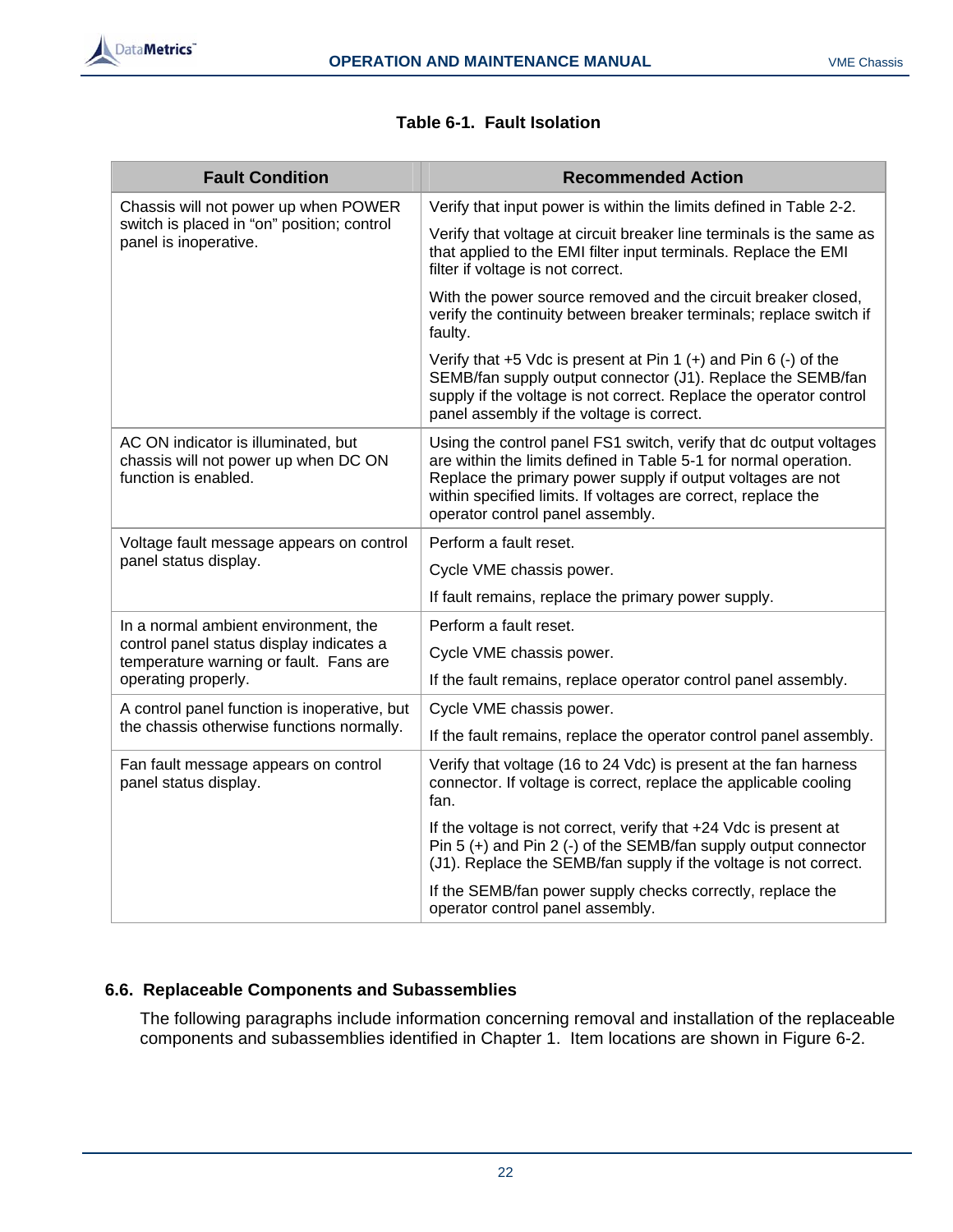![](_page_27_Picture_0.jpeg)

![](_page_27_Figure_3.jpeg)

**DUST FILTER** 

 $(VIEW A)$ 

![](_page_27_Figure_5.jpeg)

**EMI** 

**FILTER** 

 $(VIEW B)$ 

PERIPHERAL

**DEVICES** 

# **WARNING**  POTENTIALLY LETHAL VOLTAGES EXIST WITHIN THE VME CHASSIS. SERIOUS INJURY MAY RESULT IF SAFETY PRECAUTIONS ARE NOT OBSERVED. DISCONNECT THE POWER SOURCE BEFORE INITIATING MAINTENANCE PROCEDURES.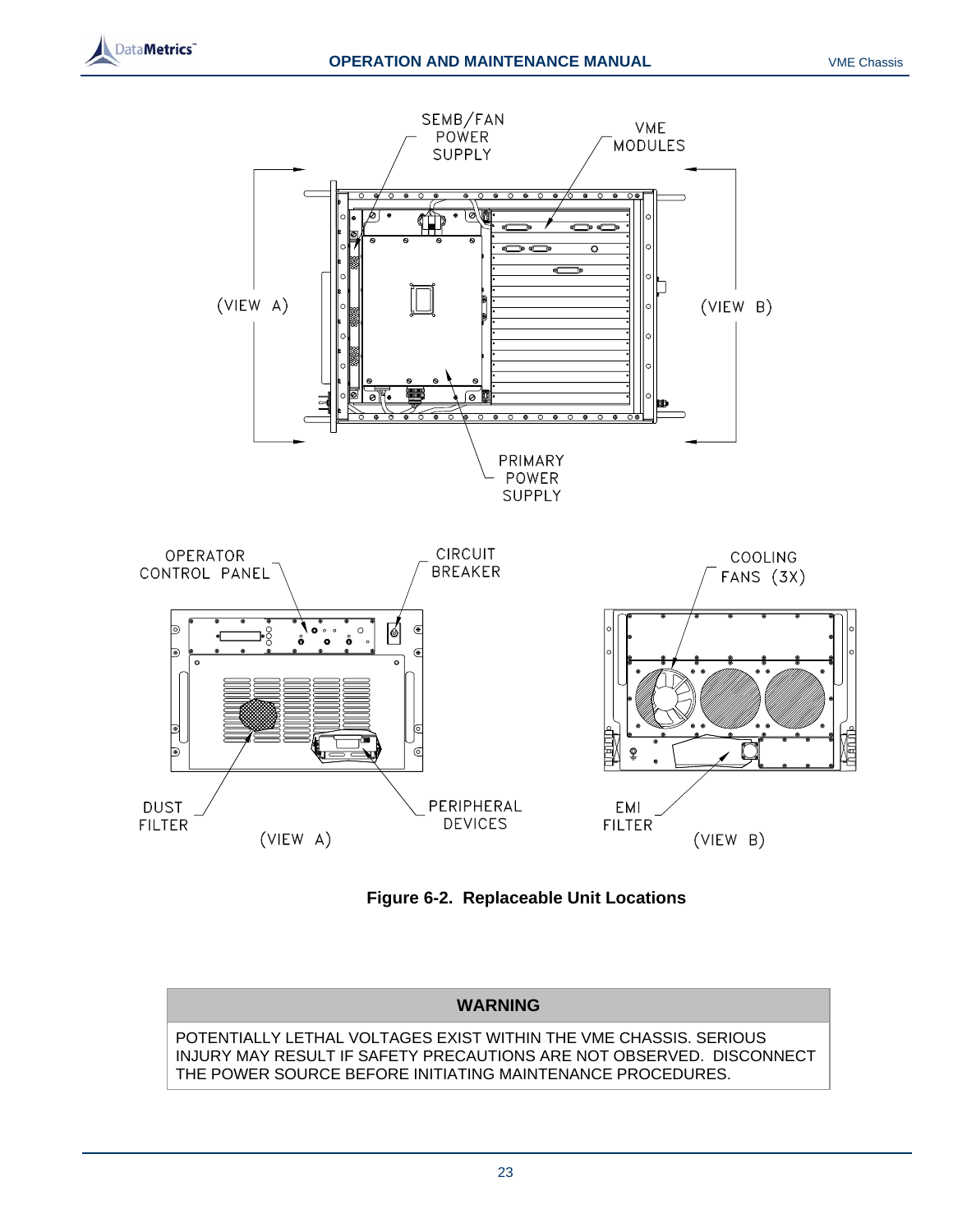![](_page_28_Picture_0.jpeg)

# **NOTE**

OBSERVE PRECAUTIONS RELATING TO ELECTROSTATIC DISCHARGE (ESD) WHEN HANDLING COMPONENTS THAT INCLUDE INTEGRATED CIRCUITRY.

# **6.6.1. VME Modules**

Removal:

- a. Remove the top cover of the chassis.
- b. Remove the VME modules interface cable connectors (if applicable).
- c. Loosen the screws that secure the VME module to the cardcage.
- d. Unseat the card by pulling up on the module handles.

Installation:

- a. Position the card in the backplane and seat the board by pushing down on the faceplate and the rear of the card.
- b. Replace the screws that secure the module to the cardcage.
- c. Install interface cable connectors (if applicable).
- d. Install the top cover of the chassis.

# **6.6.2. Peripheral Devices**

# **6.6.2.1. Removable Peripherals (Kingston Removable Drive System)**

Removal:

- a. Open the front panel door.
- b. Rotate the Locking Key to the vertical Position before attempting to remove the canister from the receiver module.
- c. Unscrew the two captive fasteners holding the canister in the receiver module.
- d. Using the handle on the canister pull the canister straight out of the receiver module.

Installation:

- a. Position the canister in the receiver module.
- b. Push the canister straight back to seat the docking container.
- c. Close and secure the front panel door.

# **6.6.2.2. Fixed-Installation Peripherals**

Removal:

- a. Open the front panel door.
- b. Remove identifier (ID) plate between RH and LH peripheral bays and four captive fasteners.
- c. Remove the top and bottom covers of the chassis.
- d. Remove primary power supply per paragraph 6.6.4.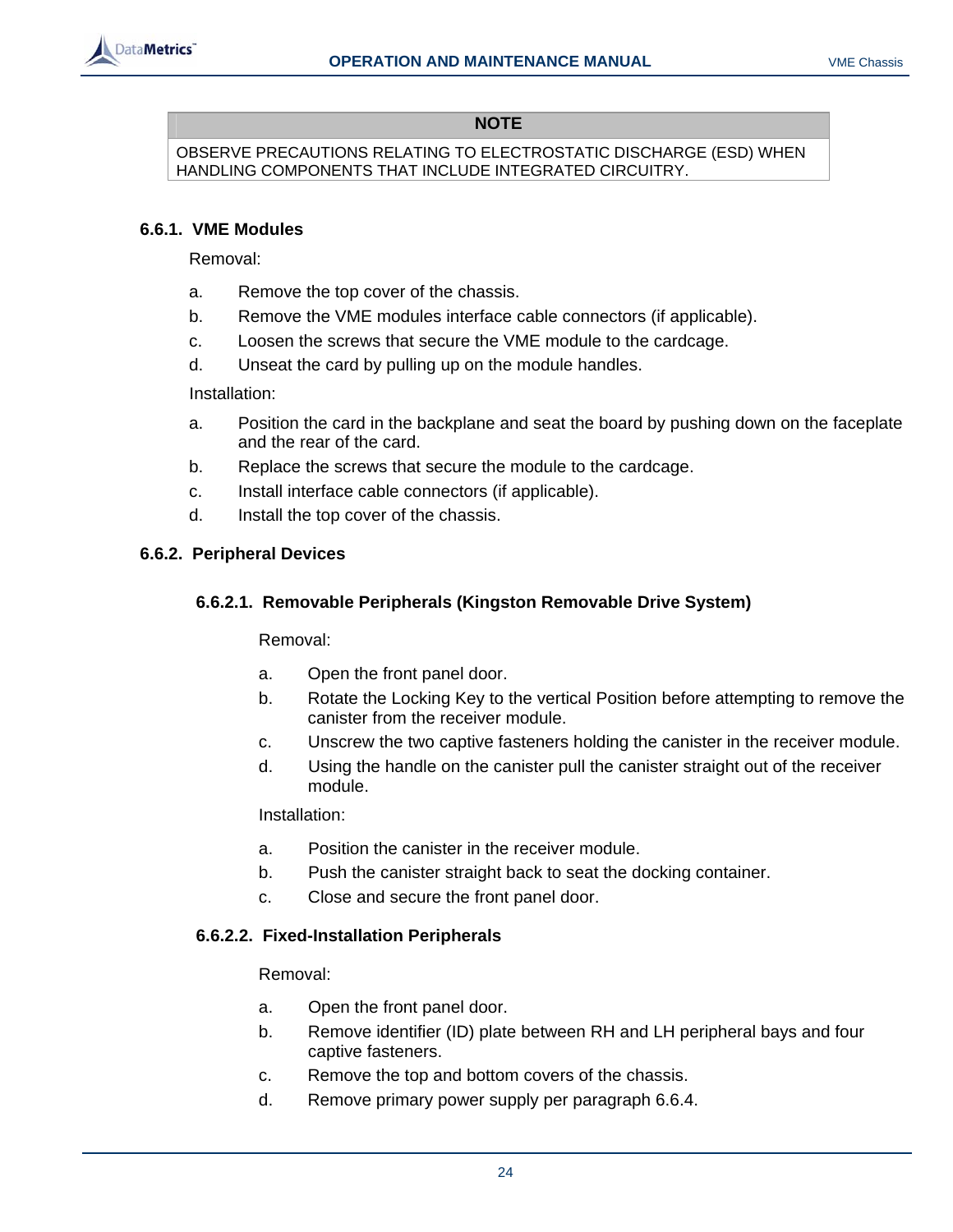![](_page_29_Picture_0.jpeg)

- e. From the top, remove 8 fasteners holding the RH and LH peripheral bay side brackets.
- f. From the bottom, remove 8 fasteners holding the RH and LH peripheral bay side brackets.
- g. From the front, part way pull out the RH or LH peripheral bay.
- h. Disconnect the power and data cables from back side of peripheral device.
- i. Pull the peripheral bay the rest of the way out.
- j. Remove hardware that secures the peripheral device to the mounting brackets.
- k. Replace the module.

Installation:

a. Reverse the removal sequence.

## **6.6.3. Dust Filter**

Removal:

- a. Open the front panel door.
- b. Loosen the captive screws that secure the filter mounting bracket and remove the bracket from the door.
- c. Remove the filter from the front panel door.
- d. If required for cleaning, remove the EMI screen from the door.

Installation:

- a. Position the EMI screen on the back of the front panel door.
- b. Position the dust filter and mounting bracket on the door.
- c. Tighten the screws that secure the filter mounting bracket.
- d. Close and secure the front panel door.

## **6.6.4. Primary Power Supply**

Removal:

- a. Remove the top cover of the chassis.
- b. Disconnect the power supply interface cable connectors.
- c. Loosen the captive screws that secure the power supply housing to the chassis.
- d. Lift the power supply straight up out of the chassis using the handle located at the top of the enclosure.

Installation:

- a. Position the power supply in the chassis and tighten the screws that secure the enclosure.
- b. Connect the power supply interface cable connectors.
- c. Install the top cover of the chassis.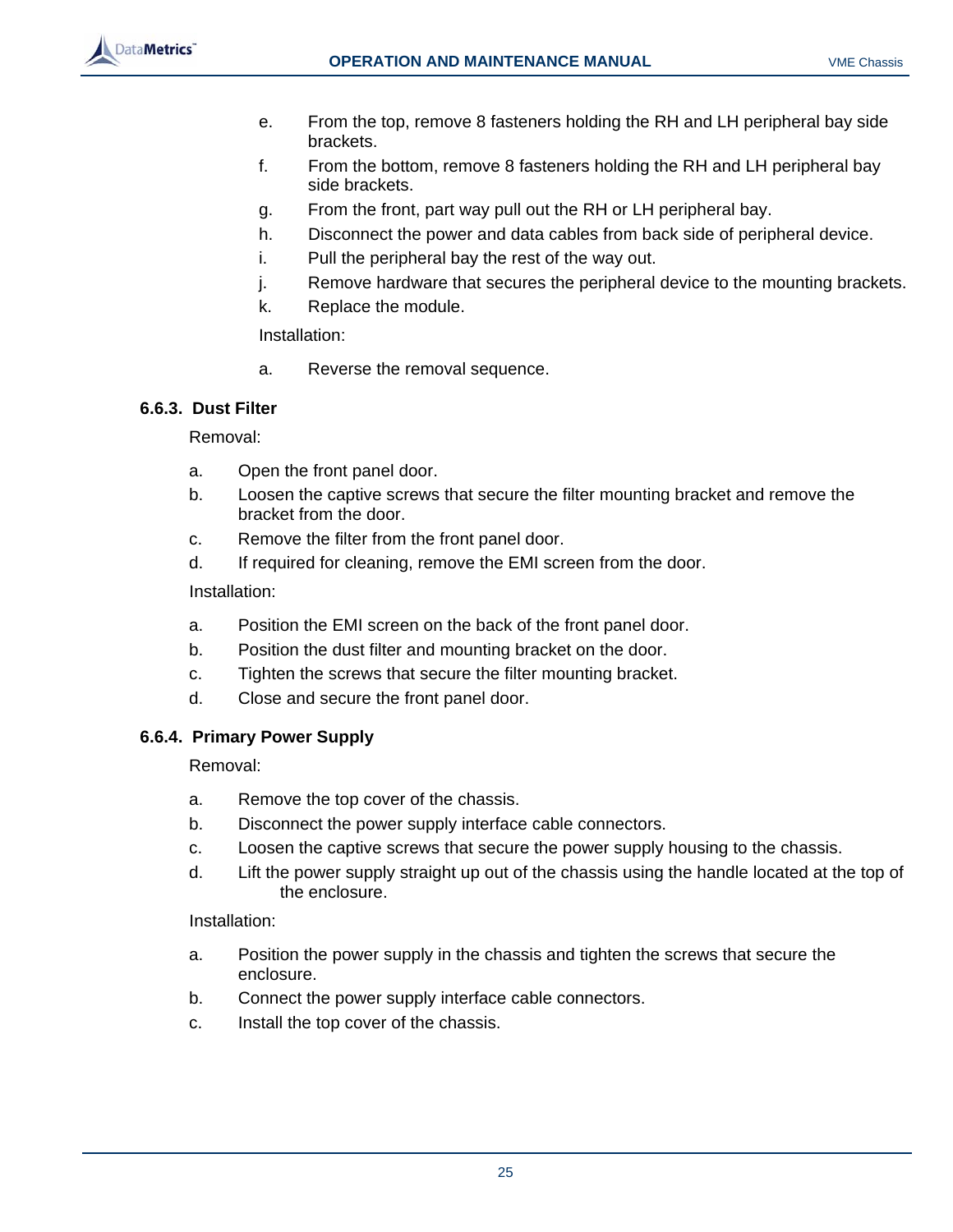![](_page_30_Picture_0.jpeg)

# **6.6.5. System Environmental Monitoring Board/Fan Power Supply**

Removal:

- a. Remove the top cover of the chassis.
- b. Disconnect the power supply interface cable connectors.
- c. Loosen the two captive fasteners that secure the power supply mounting bracket to the chassis.
- d. Remove the power supply from the chassis.

Installation:

- a. Position the power supply in the chassis and tighten the screws that secure the module.
- b. Connect the power supply interface cable connectors.
- c. Install the top cover of the chassis.

# **6.6.6. Operator Control Panel**

Removal:

- a. Remove the hardware that secures the OCP assembly to the front bezel of the chassis.
- b. Pull the OCP away from the chassis.
- c. Disconnect the interface cable connectors for the assembly.

Installation:

- a. Position the OCP at the front bezel.
- b. Install the interface cable connectors for the assembly.
- c. Install the hardware that secures the OCP assembly to the front bezel.

# **6.6.7. Cooling Fans**

Removal:

- a. Remove the cooling fan exhaust cover plate from the rear panel of the chassis.
- b. Disconnect the fan power connector.
- c. Remove the hardware that secures the fan housing to the mounting bracket.
- d. Remove the fan from the chassis.

Installation:

- a. Position the cooling fan on the mounting bracket.
- b. Install the hardware that secures the fan.
- c. Connect the fan power connector.
- d. Install the fan exhaust cover plate on the rear panel of the chassis.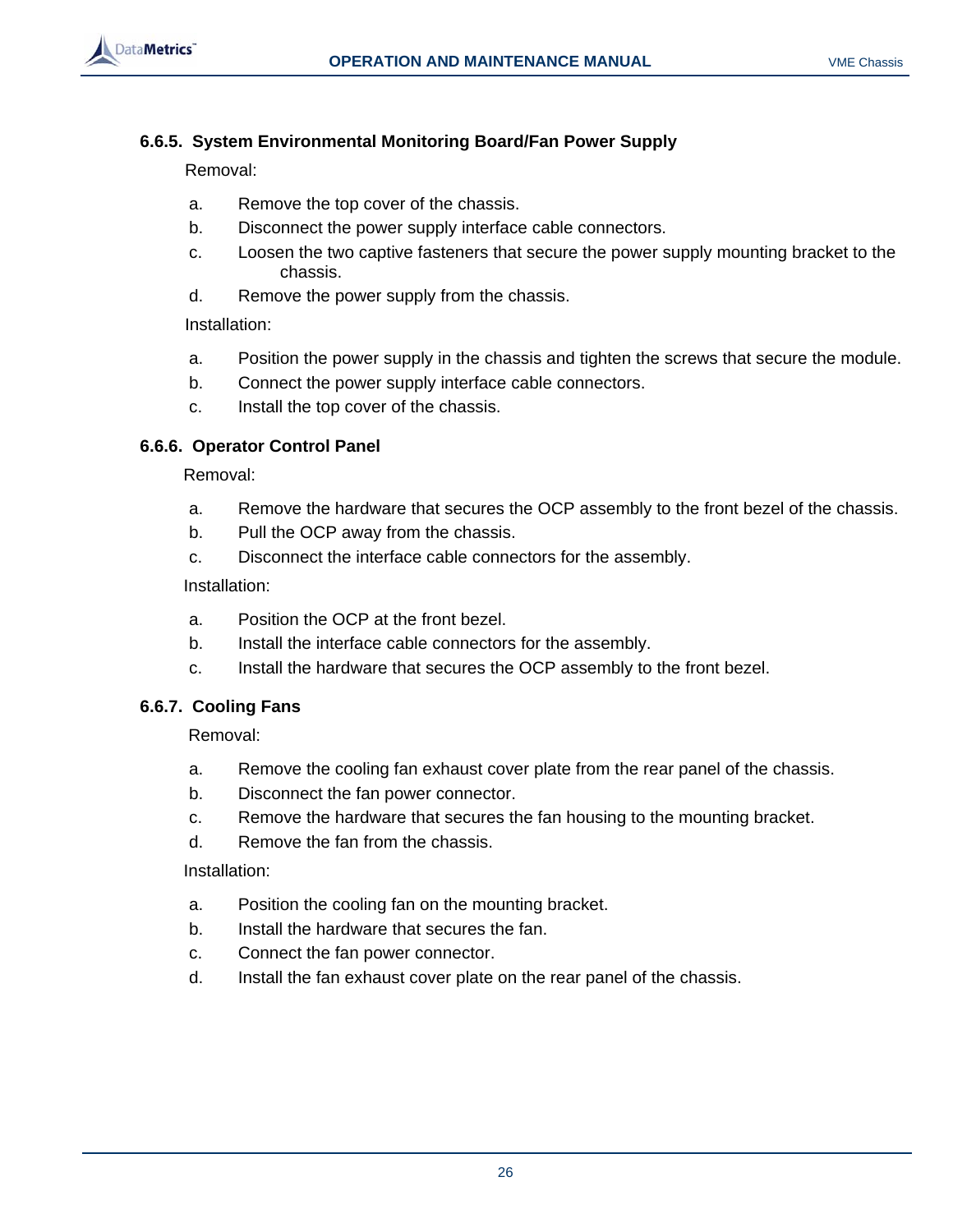![](_page_31_Picture_2.jpeg)

# **6.6.8. Circuit Breaker Switch**

The VME chassis is provided with two types of circuit breaker. Some units incorporate a standalone breaker configuration where the switch can be disconnected from its associated harness. Other units use a breaker assembly configuration where the switch and harness are inseparable.

# **6.6.8.1. Standalone Switch**

Removal:

- a. Remove the top cover of the chassis.
- b. Remove the nut that secures the circuit breaker switch at the front panel of the chassis.
- c. Remove the switch guard.
- d. Remove the circuit breaker and terminal cover from the panel.
- e. Disconnect the power harness terminals from the switch.
- f. Ensure that terminal assignments are noted.

# Installation:

- a. Connect the harness terminals to the circuit breaker switch.
- b. Position the circuit breaker and terminal cover on the front panel.
- c. Install the switch guard.
- d. Install the nut that secures the circuit panel switch.
- e. Install the top cover of the chassis.

# **6.6.8.2. Switch Harness Assembly**

Removal:

- a. Remove the top and bottom covers of the chassis.
- b. Remove the nut that secures the circuit breaker switch at the front panel of the chassis.
- c. Remove the switch and switch guard from the panel.
- d. Remove the switch harness connectors from the power supply.
- e. Remove the switch harness terminals from the EMI filter.
- f. Ensure that terminal assignments are noted.
- g. Remove the cable ties that secure the switch harness.
- h. Remove the circuit breaker switch harness assembly from the chassis.

Installation:

- a. Position the circuit breaker switch harness in the chassis between the front panel and EMI filter.
- b. Connect the switch harness terminals to the EMI filter.
- c. Connect the switch harness connectors for the power supply.
- d. Position the switch and switch guard on the front panel.